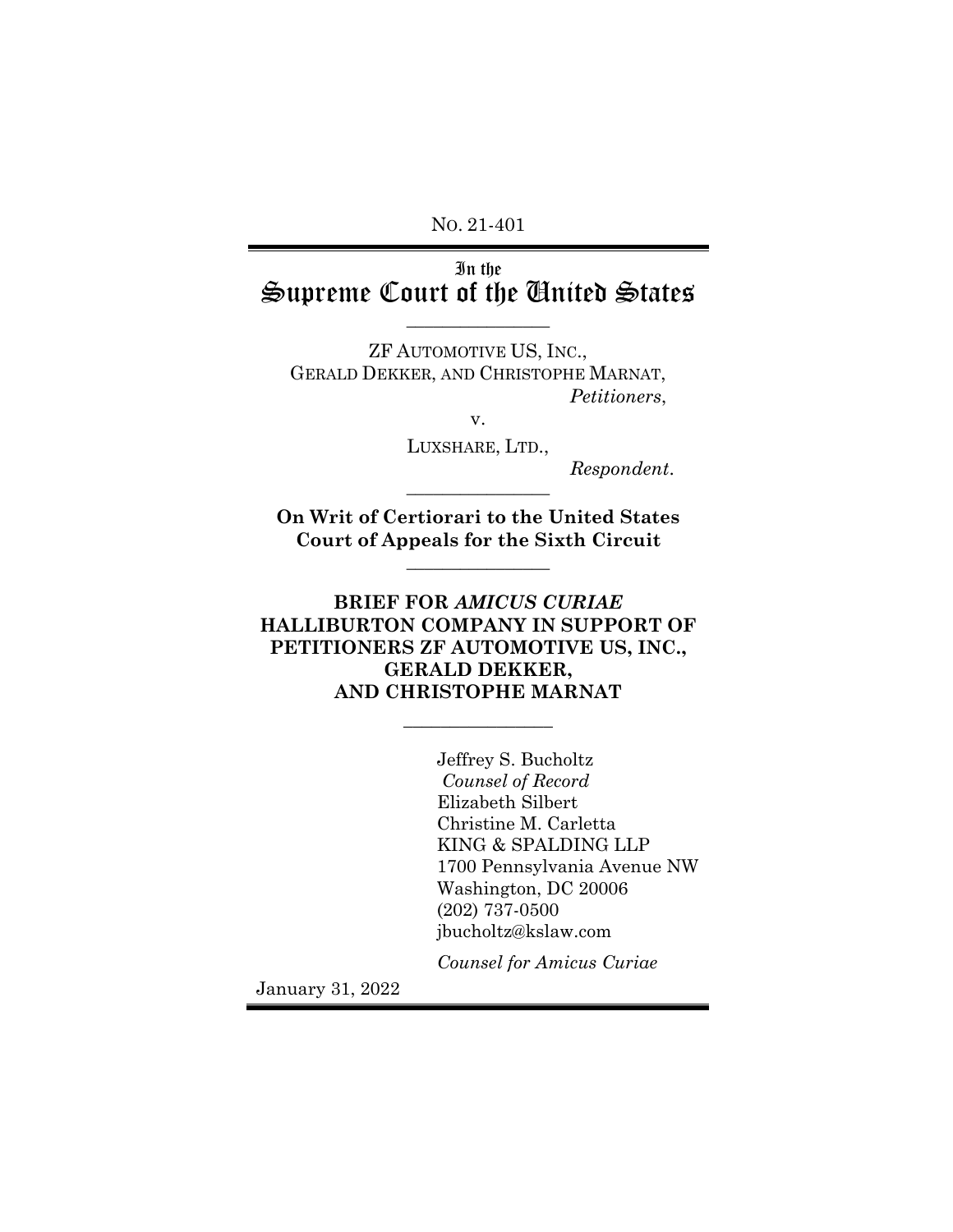## **CORPORATE DISCLOSURE STATEMENT**

Halliburton Company has no parent corporation, and no publicly held company owns 10% or more of its stock.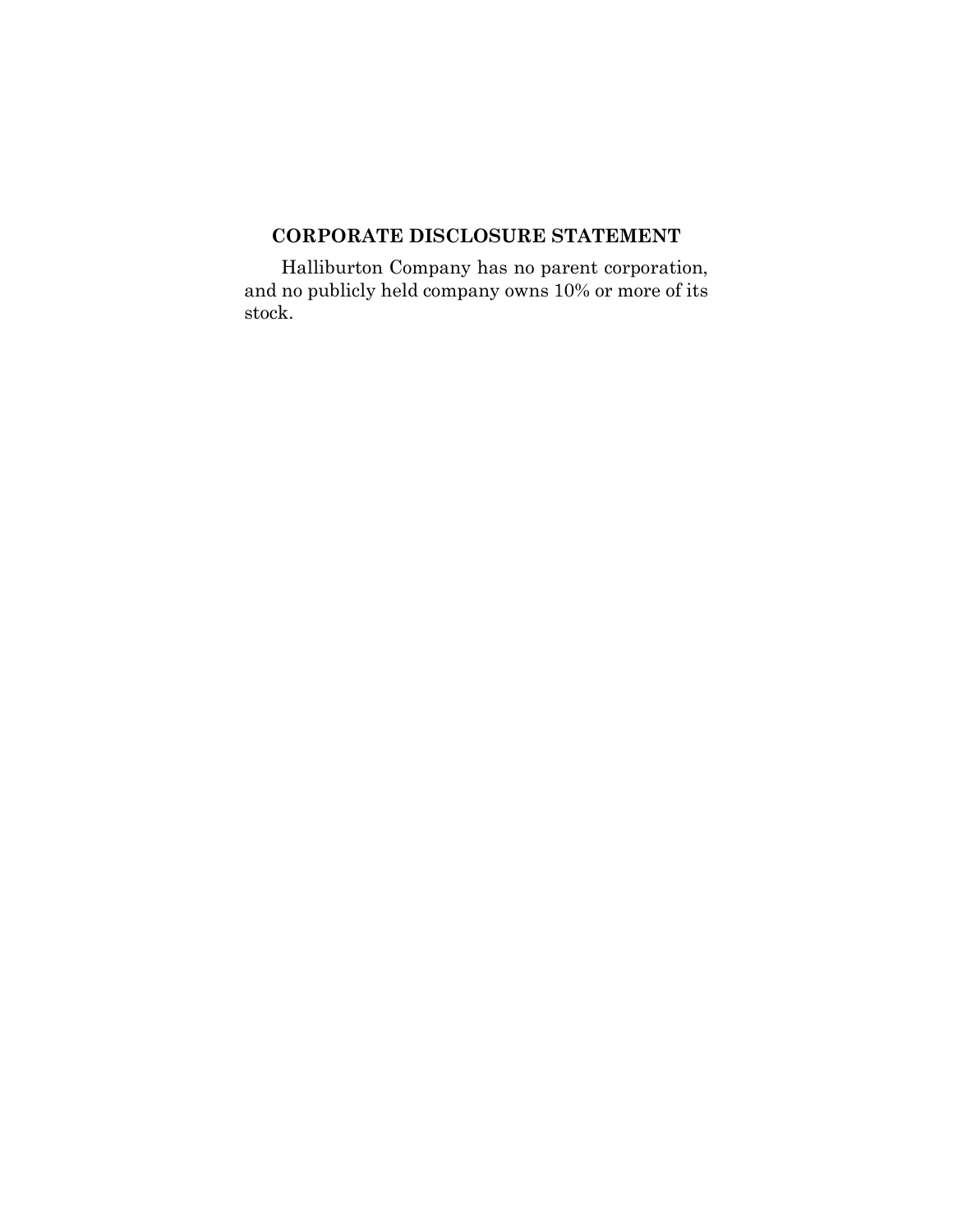# **TABLE OF CONTENTS**

|     | CORPORATE DISCLOSURE STATEMENTi                                                                                               |                                                                                                                                                                    |  |  |  |  |
|-----|-------------------------------------------------------------------------------------------------------------------------------|--------------------------------------------------------------------------------------------------------------------------------------------------------------------|--|--|--|--|
|     |                                                                                                                               |                                                                                                                                                                    |  |  |  |  |
|     |                                                                                                                               |                                                                                                                                                                    |  |  |  |  |
|     | SUMMARY OF THE ARGUMENT 3                                                                                                     |                                                                                                                                                                    |  |  |  |  |
|     |                                                                                                                               |                                                                                                                                                                    |  |  |  |  |
| I.  | Statutory Text And Context Demonstrate<br>That Private Contractual Arbitrations Fall                                          |                                                                                                                                                                    |  |  |  |  |
|     |                                                                                                                               | A. The 1958 statute creating the<br>Commission shows that Congress was<br>focused exclusively on governmental                                                      |  |  |  |  |
|     | B.                                                                                                                            | Congress's changes to the text of<br>section 1782(a) confirm Congress's focus                                                                                      |  |  |  |  |
|     | $C_{\cdot}$                                                                                                                   | The provisions enacted alongside section<br>$1782(a)$ further confirm that a private<br>commercial arbitration is not a "foreign<br>or international tribunal." 11 |  |  |  |  |
| II. | The Legislative History And Scholarly<br>Commentary Further Confirm That Section<br>1782(a) Does Not Cover Private Commercial |                                                                                                                                                                    |  |  |  |  |
|     | А.                                                                                                                            | The 1964 Senate and House Committee<br>Reports show that Congress<br>contemplated only governmental bodies15                                                       |  |  |  |  |
|     |                                                                                                                               | B. Congress made no reference to private                                                                                                                           |  |  |  |  |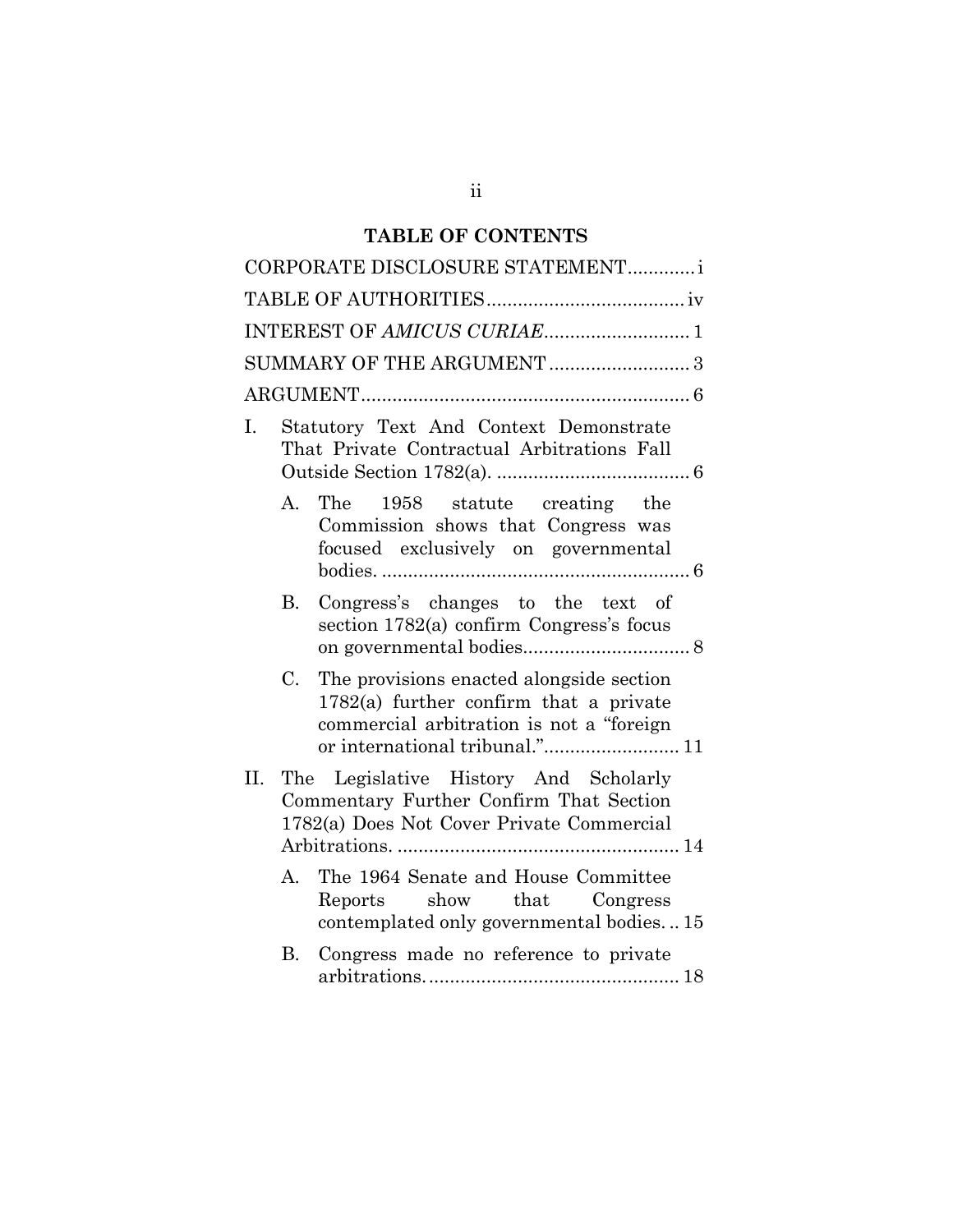|  | C. Professor Smit's contemporaneous       |  |
|--|-------------------------------------------|--|
|  | articles confirm that all involved in the |  |
|  | 1964 amendment of section $1782(a)$ were  |  |
|  | focused on foreign governmental bodies20  |  |
|  |                                           |  |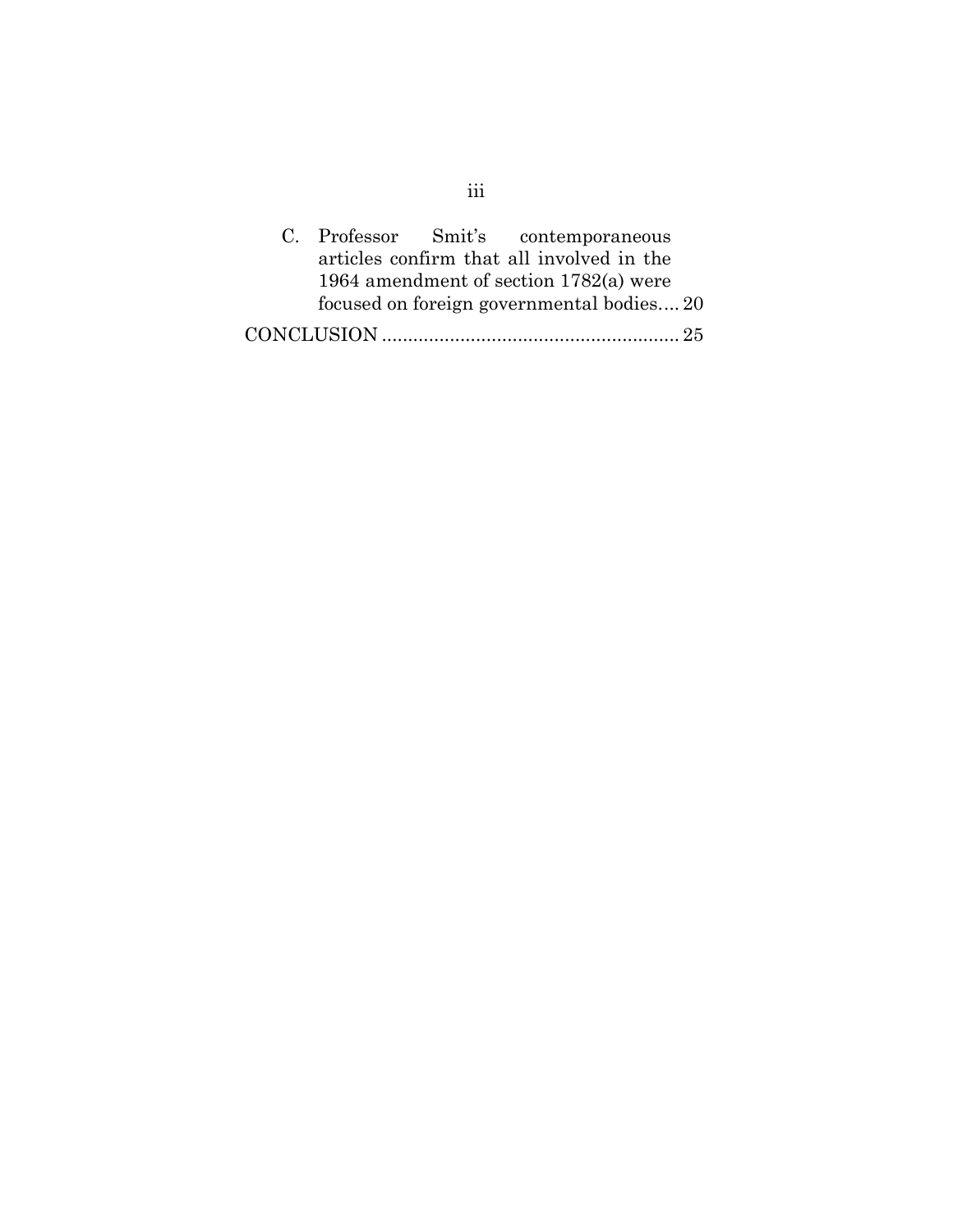## **TABLE OF AUTHORITIES**

## **Cases**

| Arcelik A.S.                                 |
|----------------------------------------------|
| v. E.I. DuPont de Nemours & Co.,             |
|                                              |
| Dole v. United Steelworkers of Am.,          |
|                                              |
| Graham Cty. Soil & Water Conservation Dist.  |
| v. United States ex rel. Wilson,             |
|                                              |
| Gustafson v. Alloyd Co.,                     |
|                                              |
| In re Application to Obtain                  |
| Discovery for Use in Foreign Proceedings,    |
|                                              |
| In re Babcock Borsig AG,                     |
| 583 F. Supp. 2d 233 (D. Mass. 2008)  21      |
| In re EWE Gasspeicher GmbH,                  |
| No. Civ 19-mc-109-RGA,                       |
| 2020 WL 1272612 (D. Del. Mar. 17, 2020) 2    |
| In re Letter of Request from                 |
| Crown Prosecution Serv. of U.K.,             |
|                                              |
| In re Letter Rogatory from First Ct.         |
| of First Instance in Civ. Matters,           |
| Caracas, Venezuela,                          |
|                                              |
| Intel Corp. v. Advanced Micro Devices, Inc., |
|                                              |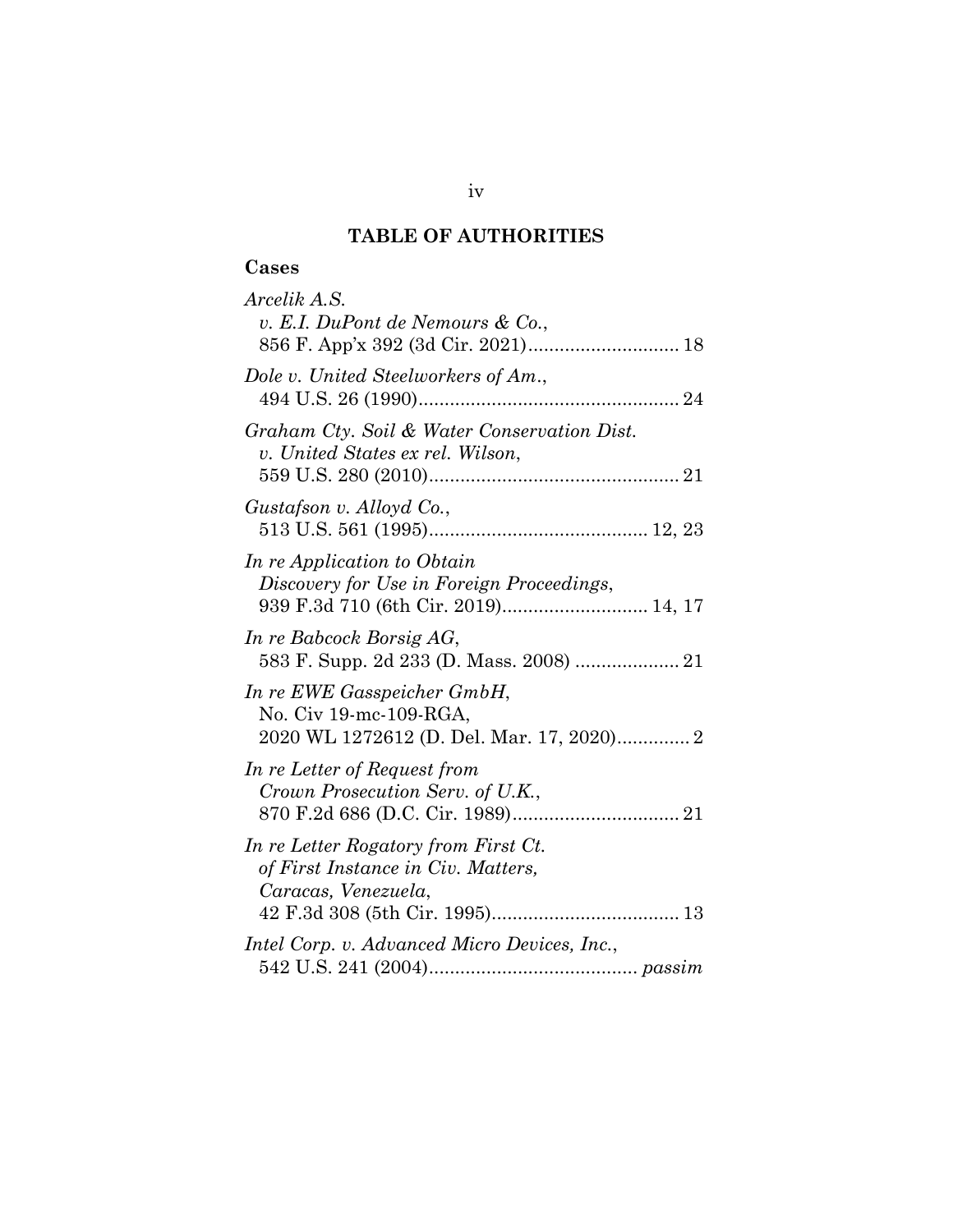| Nat'l Broad. Co. v. Bear Stearns & Co.,           |
|---------------------------------------------------|
| Prima Paint Corp.<br>v. Flood & Conklin Mfg. Co., |
| Ratzlaf v. United States,                         |
| Republic of Kazakhstan v. Biedermann Int'l,       |
| S.D. Warren Co. v. Me. Bd. of Envtl. Prot.,       |
| Servotronics, Inc. v. Boeing Co.,                 |
| <b>Statutes</b>                                   |
|                                                   |
|                                                   |
|                                                   |
|                                                   |
|                                                   |
|                                                   |
|                                                   |
|                                                   |
| Act of June 25, 1948,                             |
| Act of May 24, 1949,                              |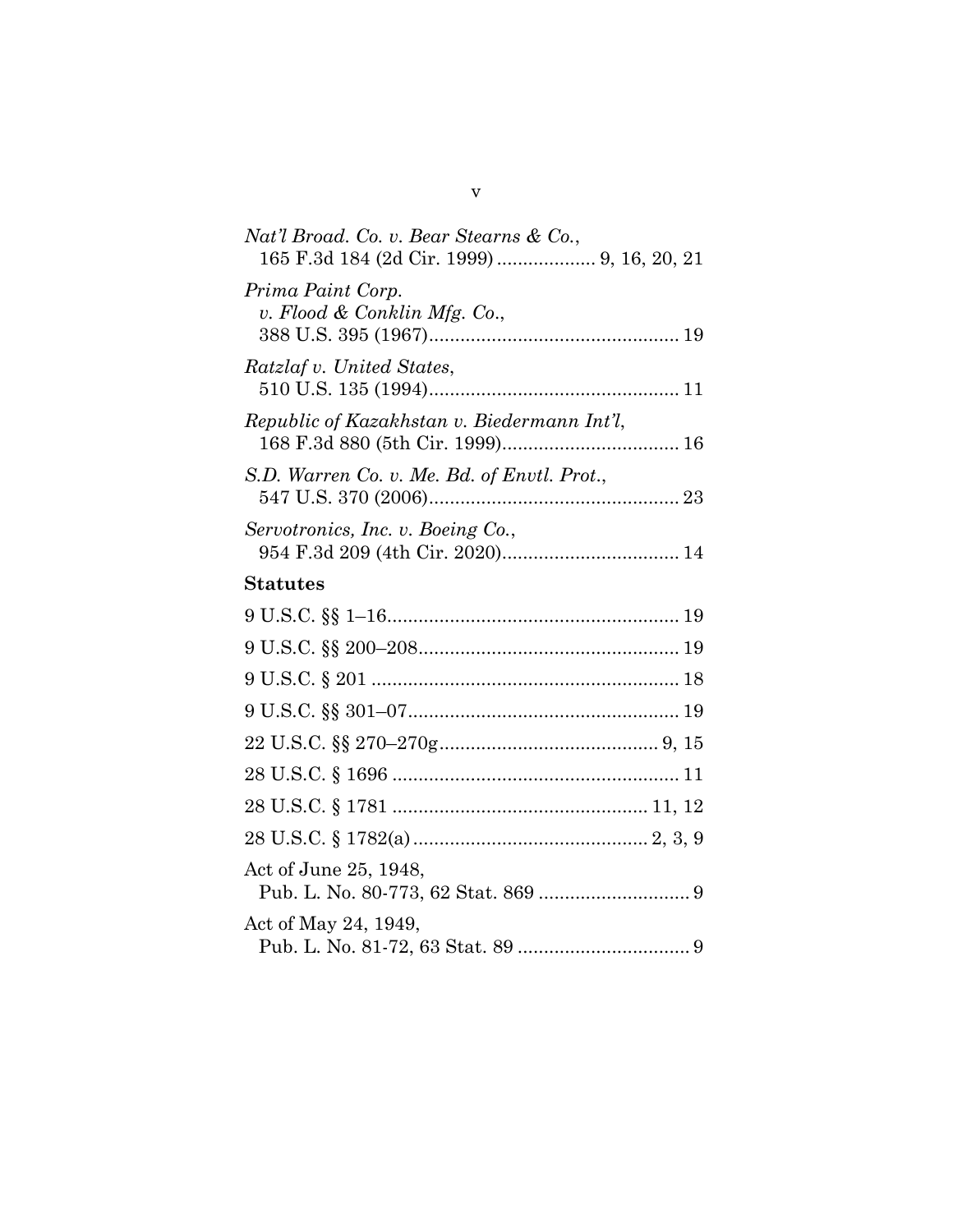| Act of Oct. 3, 1964,<br>Pub. L. No. 88-619, 78 Stat. 995  11                                                                                                                                   |
|------------------------------------------------------------------------------------------------------------------------------------------------------------------------------------------------|
| Pub. L. No. 85-906,                                                                                                                                                                            |
| <b>Other Authorities</b>                                                                                                                                                                       |
| Arbitration Services of the DIS,<br>https://www.disarb.org/en/about-                                                                                                                           |
| Black's Law Dictionary (4th ed. 1951) 8, 13                                                                                                                                                    |
| H.R. Rep. No. 88-1052 (1963) 4, 15, 16, 17                                                                                                                                                     |
| Hans Smit,<br>American Assistance to Litigation in<br>Foreign and International Tribunals:<br>Section 1782 of Title 28 of the U.S.C.<br><i>Revisited, 25 Syracuse J. Int'l L. &amp; Com. 1</i> |
| Hans Smit,<br>International Litigation<br>Under the United States Code,<br>65 Colum. L. Rev. 1015 (1965)  23, 24                                                                               |
| John R. Firth,<br>A Synopsis of Linguistic Theory, 1930-1955,<br><i>in</i> Studies in Linguistics Analysis                                                                                     |
| Joint App'x, In re: Application of EWE Gass,<br>No. 20-1830 (3rd Cir. filed Aug. 3, 2020),                                                                                                     |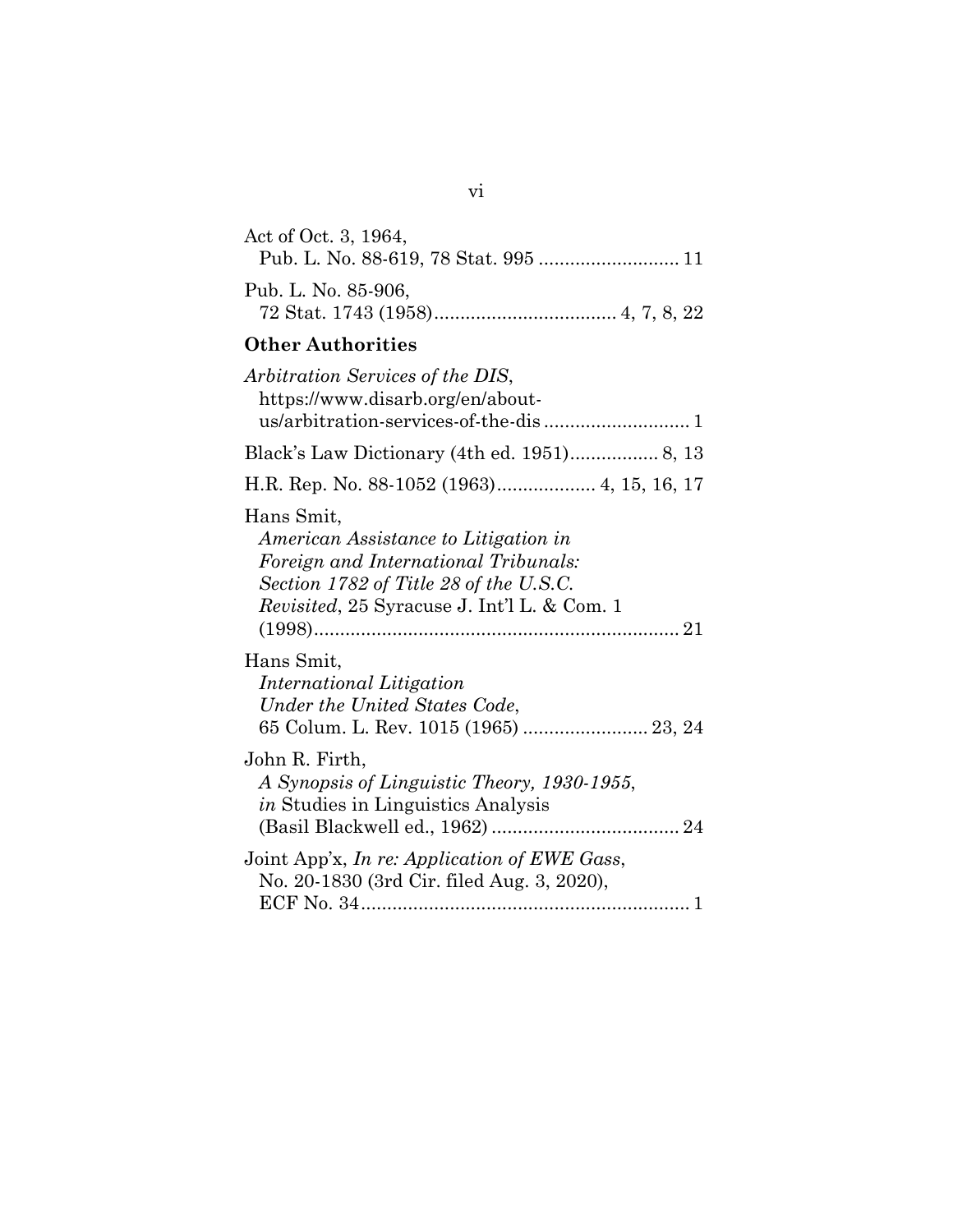| Leonard V. Quigley, <i>Accession by the</i><br>United States to the United Nations<br>Convention on the Recognition and<br>Enforcement of Foreign Arbitral Awards,                                                             |  |
|--------------------------------------------------------------------------------------------------------------------------------------------------------------------------------------------------------------------------------|--|
|                                                                                                                                                                                                                                |  |
| Recognition and Enforcement of<br>Foreign Arbitral Awards. June 10, 1958,                                                                                                                                                      |  |
| S. Rep. No. 88-1580 (1964),<br>as reprinted in 1964 U.S.C.C.A.N. 3782  passim                                                                                                                                                  |  |
| Servotronics Br.,<br>Servotronics, Inc. v. Rolls-Royce plc,                                                                                                                                                                    |  |
| U.S. Dep't of State, Bureau of Consular<br>Affairs, <i>Preparation of Letters Rogatory</i> ,<br>https://travel.state.gov/content/travel/en/<br>legal/travel-legal-considerations/internl-<br>judicial-asst/obtaining-evidence/ |  |
| Preparation-Letters-Rogatory.html 13, 18                                                                                                                                                                                       |  |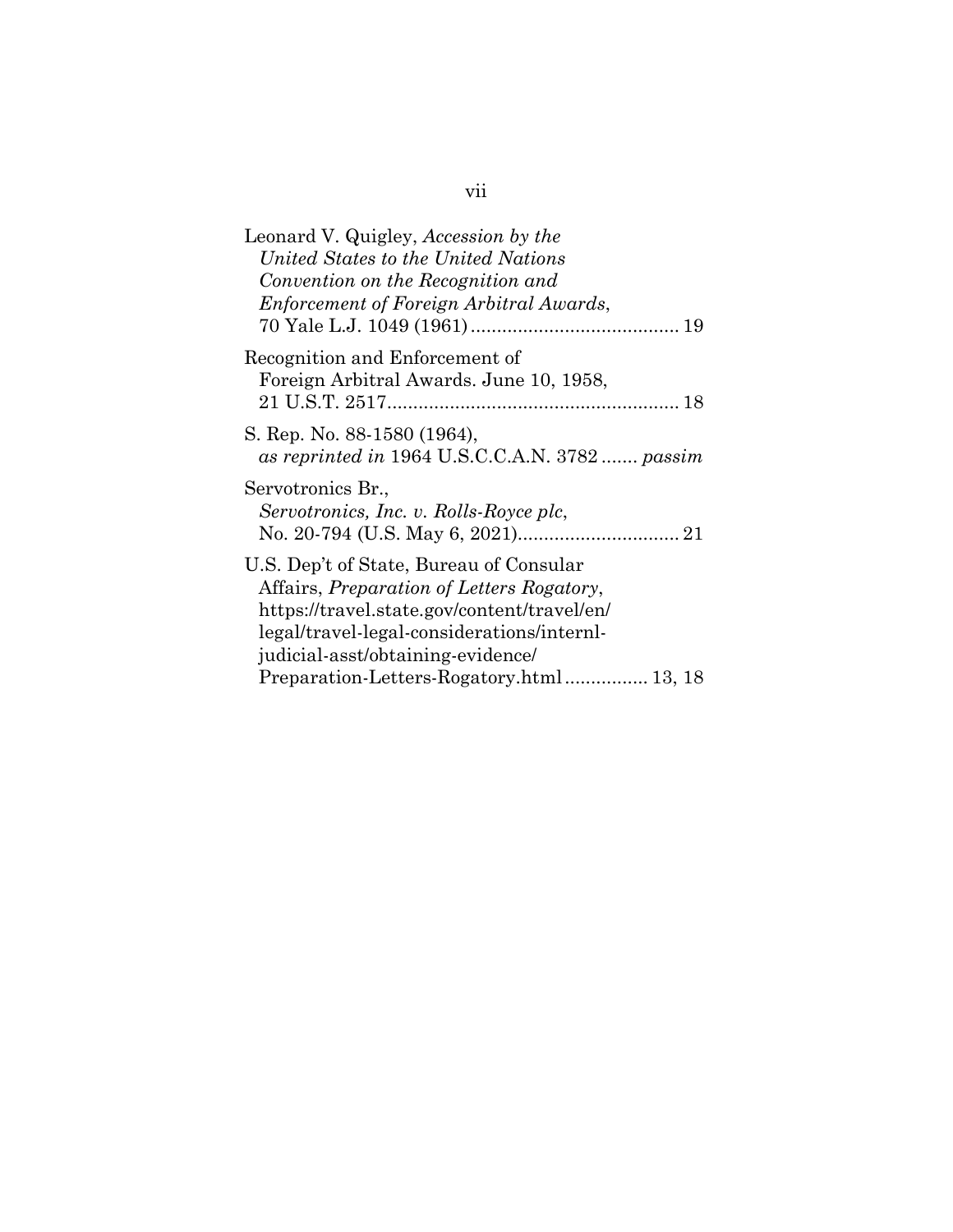#### **INTEREST OF** *AMICUS CURIAE*[1](#page-8-0)

*Amicus* Halliburton Company ("Halliburton") is a leading provider of products and services to the energy industry. Halliburton has a strong interest in this case because it is a party to an appeal pending before the Third Circuit addressing the same issue. *In re: Application of EWE Gass*, No. 20-1830 (3d Cir.) (argued Dec. 9, 2020).

In that matter, EWE, a German company, initiated a private contractual arbitration in Germany against two German affiliates of Halliburton. The arbitration was convened under the rules of the German Arbitration Institute ("DIS") pursuant to the commercial agreements between these German companies—just as in this case. *See* Br. of ZF Automotive US, Inc., *et al*. ("ZF Automotive Br.") 9– 11. The DIS is a private, nongovernmental association with its own set of arbitration rules. The arbitrators are German, and the proceedings are conducted in Germany and in German. Under the DIS Rules, the arbitral panel is authorized to control the scope and timing of any discovery. *See* Joint App'x JA00206, *In re: Application of EWE Gass*, No. 20-1830 (3d Cir. filed Aug. 3, 2020), ECF No. 34; *Arbitration Services of the DIS*, https://www.disarb.org/en/about-us/arbitrationservices-of-the-dis (last visited January 25, 2022).

<span id="page-8-0"></span><sup>&</sup>lt;sup>1</sup> No counsel for any party authored this brief in whole or in part, and no entity or person, aside from *amicus curiae* and its counsel, made any monetary contribution toward its preparation or submission. All parties have consented to the filing of this brief.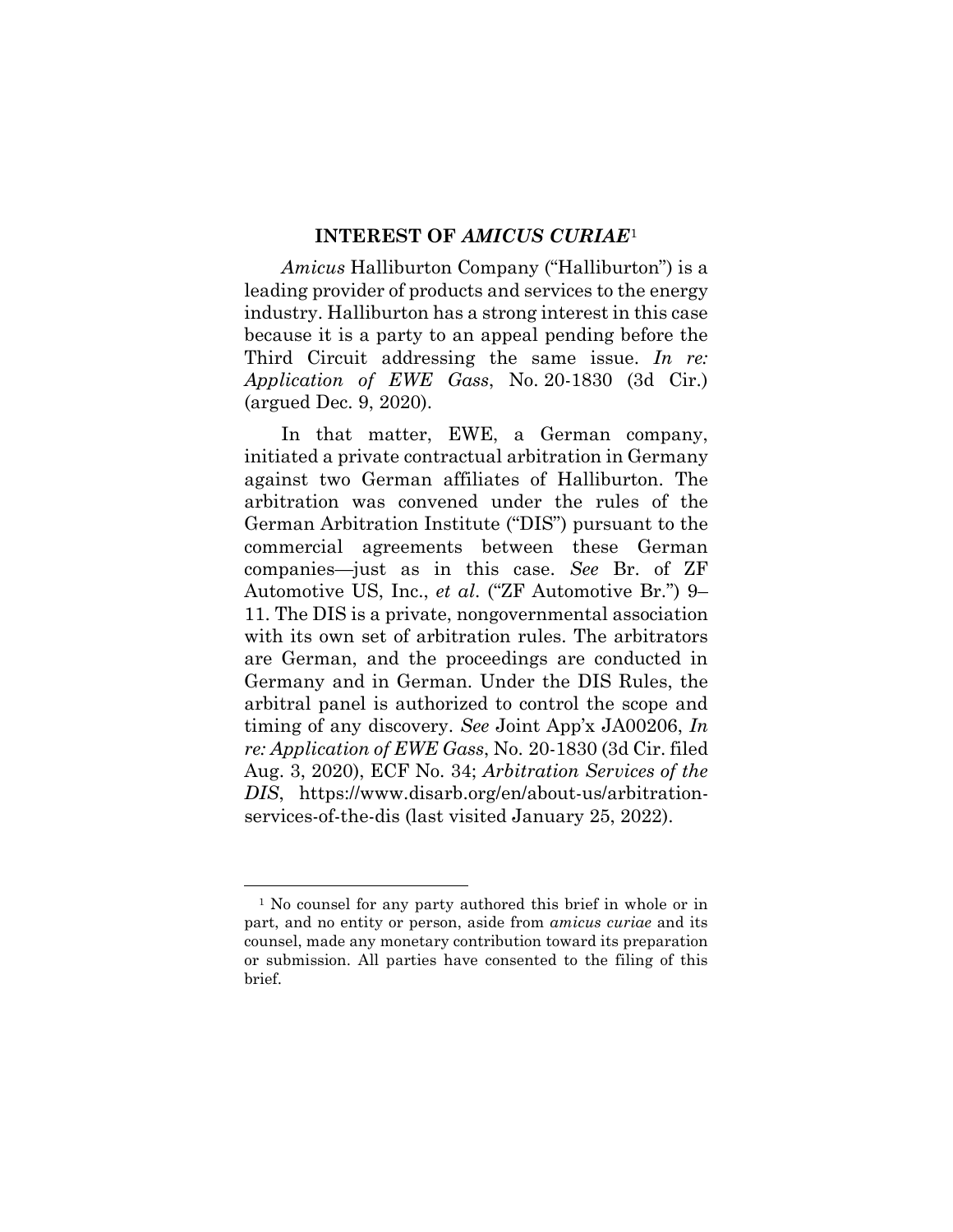Although Halliburton is not a party to the DIS arbitration or to the agreements at issue in the arbitration, EWE filed an application pursuant to 28 U.S.C. § 1782(a) seeking sweeping discovery from Halliburton to use in the arbitration. The district court concluded that private, contract-based arbitrations like the DIS arbitration do not fall within section 1782(a). *In re EWE Gasspeicher GmbH*, No. Civ. 19-mc-109-RGA, 2020 WL 1272612, at \*2 (D. Del. Mar. 17, 2020). EWE appealed to the Third Circuit, which heard oral argument in December 2020.

Although the district court in Halliburton's case reached the correct result, EWE's application and the years of litigation it has generated highlight the lack of fit between section 1782(a) and private commercial arbitrations abroad. Halliburton's German affiliates contracted for a confidential, efficient arbitration. But EWE's section 1782(a) application resulted in both disclosure of extensive information about the arbitration and extensive litigation about confidentiality and sealing. *See, e.g.*, *id*. And EWE's application gave it an asymmetric discovery weapon: EWE has no U.S. affiliate, so the German Halliburton entities that are parties to the arbitration were limited to the very narrow discovery available under the DIS rules and the arbitral panel's orders, while EWE sought sweeping U.S.-style discovery.

If Congress truly subjected private commercial arbitrations abroad to section 1782(a), then these anomalies would be unfortunate results of Congress's choice. But Congress made no such choice. As explained in petitioners' brief and elaborated below, the statutory text, structure, and context all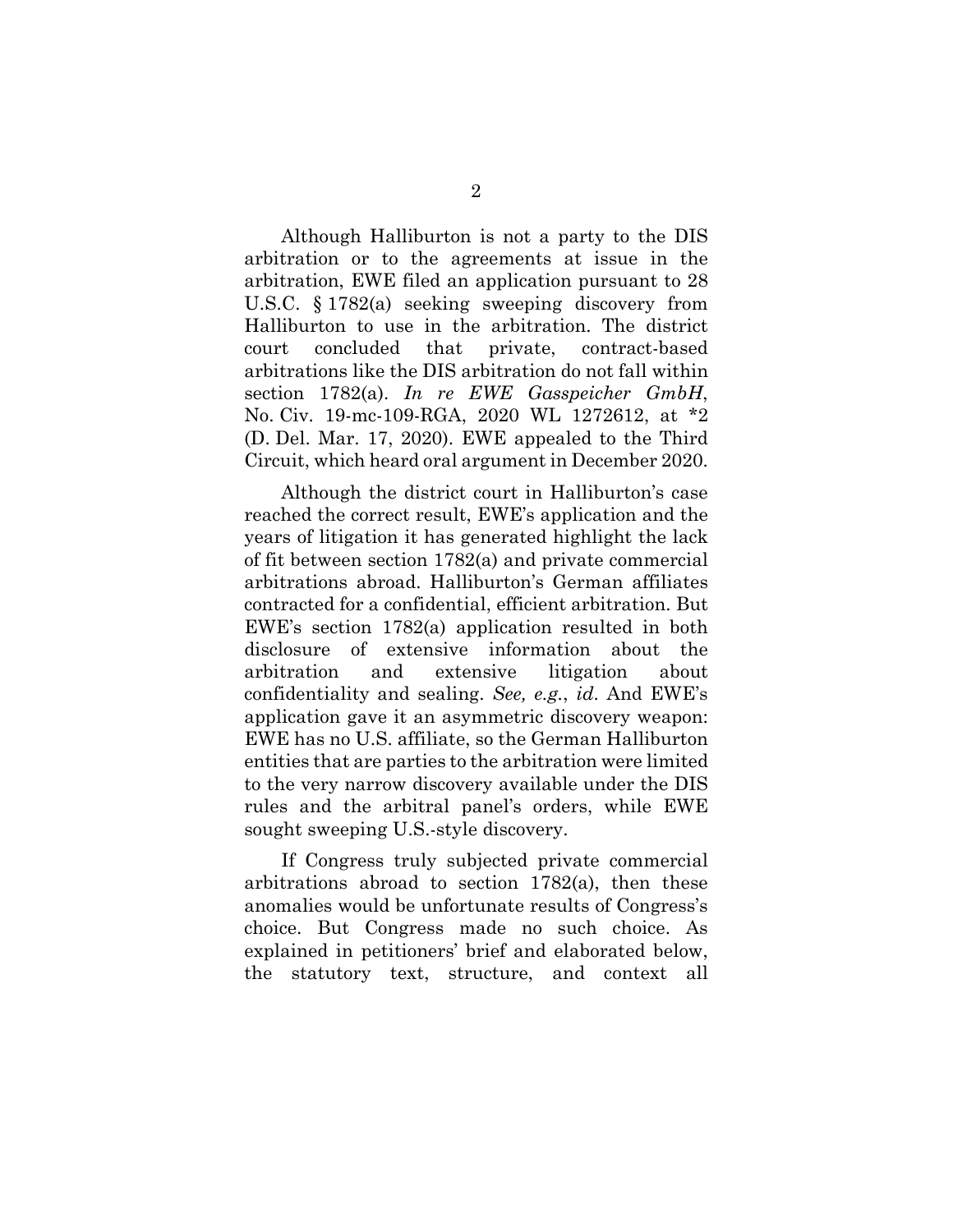demonstrate that when Congress referred to "a proceeding in a foreign or international tribunal," it did not sweep in private commercial arbitrations abroad. And as explained below, if the Court considers the legislative history and scholarly commentary relating to section 1782(a)'s enactment in 1964, those sources further confirm that private commercial arbitrations abroad do not fall within the statute.[2](#page-10-0)

#### **SUMMARY OF THE ARGUMENT**

Every interpretive guide points in the same direction: a purely private, contract-based arbitration abroad is not "a proceeding in a foreign or international tribunal" under section 1782(a).

First, of course, is the text of that provision, which shows that Congress understood that a "foreign . . . tribunal" would apply "the practice and procedure of the foreign country." 28 U.S.C. § 1782(a). That makes perfect sense as applied to governmental bodies, which necessarily adhere to the practice and procedure of the foreign country of which they are a part. And it makes nonsense if one attempts to apply it to private, contract-based arbitrations, which apply the rules of the private arbitral body involved—or even whatever rules the parties have agreed to in their contract.

After the text of section 1782(a) comes the text of the closely related statutes that form the context of

<span id="page-10-0"></span><sup>2</sup> Halliburton takes no position on the question presented in *AlixPartners, LLP, et al. v. The Fund for Protection of Investors' Rights in Foreign States*, No. 21-518. All references in this brief to petitioners and respondent refer to the parties in *ZF Automotive US, Inc., et al. v. Luxshare, Ltd.*, No. 21-401, the case in which this brief is being filed.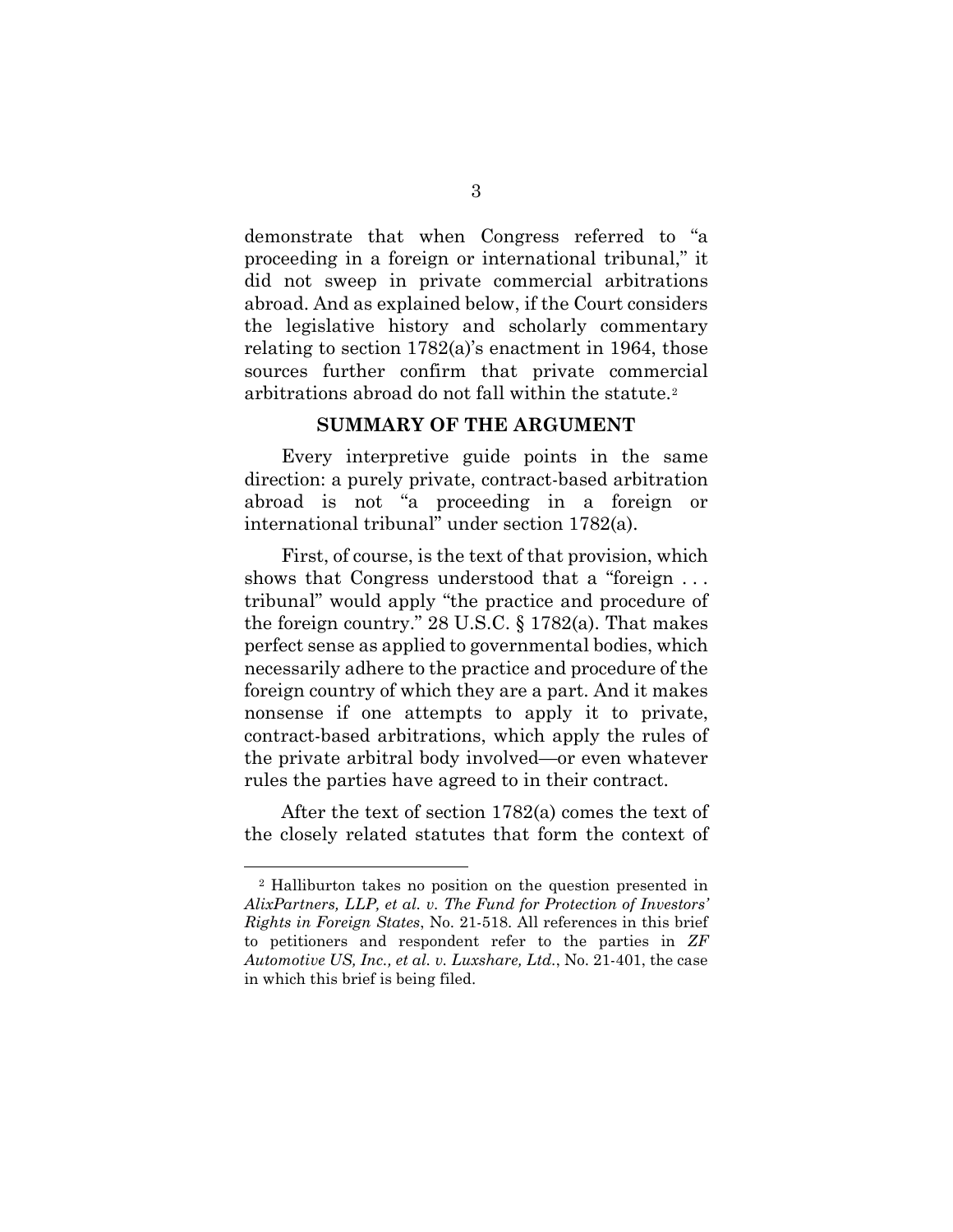Congress's enactment of section 1782(a). The 1958 statute creating the Commission whose proposal became section 1782(a) directed the Commission to study improvements for U.S. judicial assistance to "foreign courts and quasi-judicial agencies"—plainly governmental bodies. Pub. L. No. 85-906, § 2, 72 Stat. 1743, 1743 (1958). Section 1781, enacted alongside section 1782(a), repeatedly uses the "foreign tribunal" language at issue to refer to official governmental bodies. And it confirms that Congress was addressing only governmental bodies by enlisting the State Department to receive and transmit letters rogatory and requests for judicial assistance. Accepting respondent's position would require believing that Congress directed the State Department—our nation's diplomatic emissary to other countries—to interact directly with purely private commercial bodies in other countries. That is beyond implausible.

For these reasons, the Court need not consider the legislative history or contemporaneous scholarship surrounding section 1782(a)'s enactment. But if the Court does so, those sources only further confirm that section 1782(a) is concerned with governmental bodies only. The Senate and House Reports accompanying the 1964 enactment of section 1782(a) repeatedly make clear that Congress intended to provide for assistance to governmental bodies abroad—"a foreign administrative tribunal or quasi-judicial agency," or an "investigating magistrate[]." H.R. Rep. No. 88- 1052, at 9 (1963) ("House Report"); S. Rep. No. 88-1580 (1964), *as reprinted in* 1964 U.S.C.C.A.N. 3782, 3788 ("Senate Report").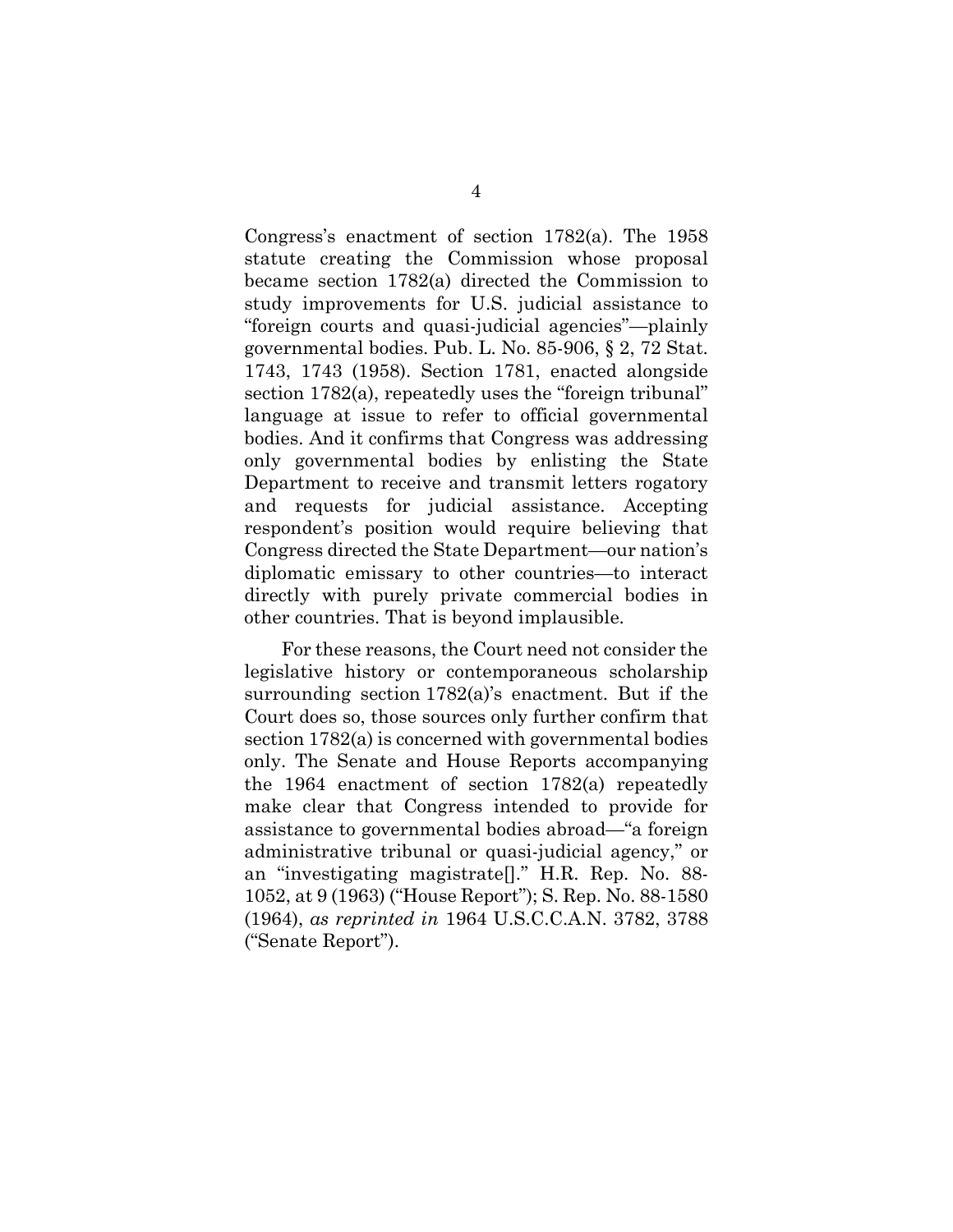In contrast to these repeated, clear references to governmental bodies, there is not the slightest hint in any of the contemporaneous materials that anyone in Congress intended to provide for assistance to private commercial arbitrations abroad. And that silence is particularly telling given that private commercial arbitration was front of mind at the time, as the United States had declined to ratify the New York Convention just three months before Congress created the Commission in 1958. Accepting respondent's position would require believing that Congress extended judicial assistance to private foreign arbitrations without a whisper of acknowledgment and against the backdrop of the United States declining to ratify the New York Convention because of discomfort with arbitration.

Finally, the contemporaneous articles written by Professor Hans Smit, the reporter for the Commission, likewise show that no one involved in section 1782(a)'s development or enactment had private commercial arbitrations in mind. Litigants advocating respondent's position have seized on the words "arbitral tribunals" in the snippet of Professor Smit's article quoted by this Court in *Intel Corp. v. Advanced Micro Devices, Inc.*, 542 U.S. 241 (2004). But *Intel* and the Smit article itself—make clear that Congress and Professor Smit were focused exclusively on governmental bodies. Those two words appear in a list of governmental bodies, and only governmental bodies, as Professor Smit described what the term "tribunal" would cover: "investigating magistrates, administrative and arbitral tribunals, and quasijudicial agencies, as well as conventional civil, commercial, criminal, and administrative courts." *Id*.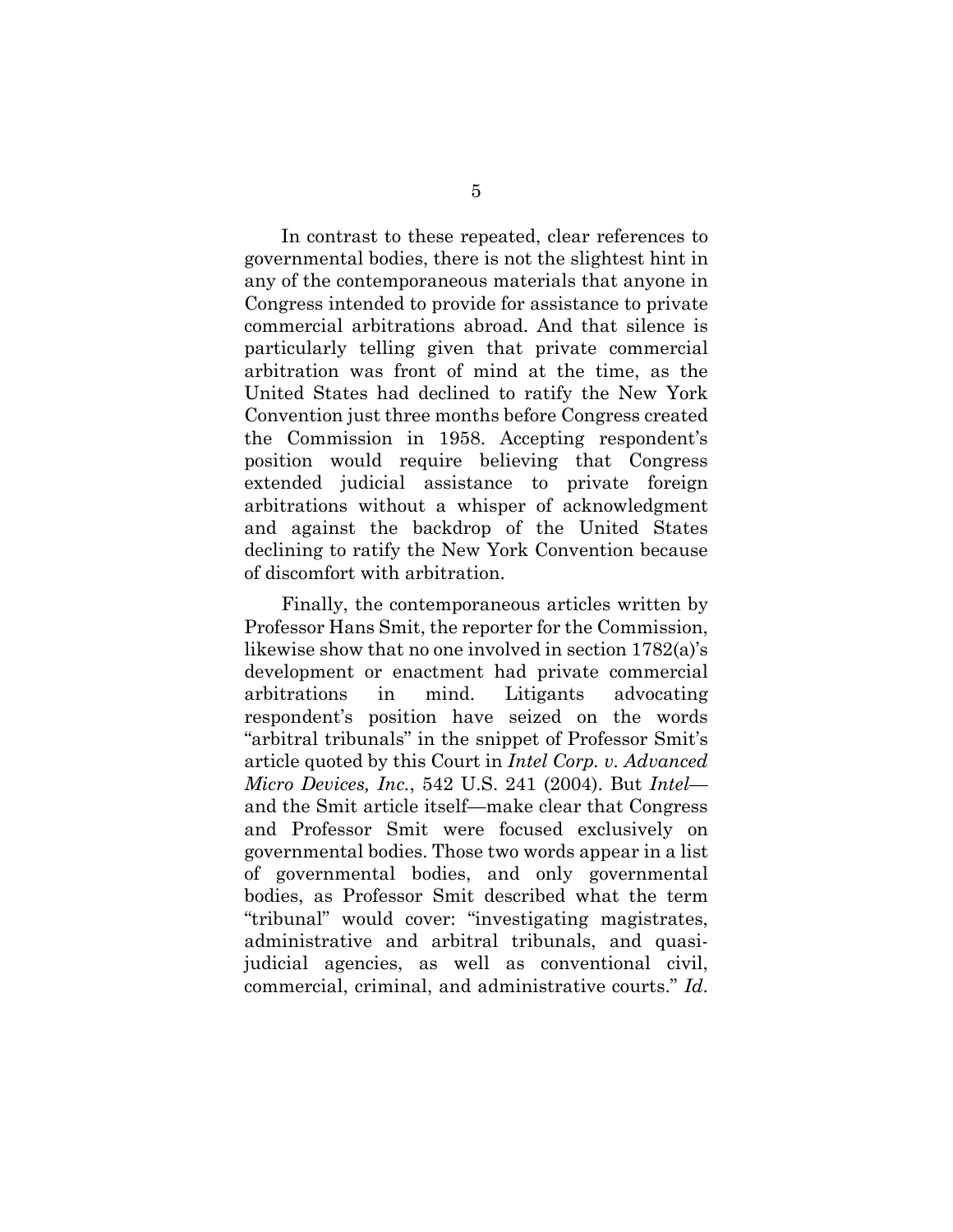at 258 (internal quotation marks omitted). Again, there should be no need to consider Professor Smit's writings given the clarity of the statutory text and context. But it is striking that even Professor Smit's contemporaneous writings—latched onto as a lifeline by respondent's side—actually support petitioners.

#### **ARGUMENT**

## **I. Statutory Text And Context Demonstrate That Private Contractual Arbitrations Fall Outside Section 1782(a).**

The contention that "foreign or international tribunal" as used in section 1782(a) includes private commercial arbitrations cannot be reconciled with the language of section 1782(a) itself or the context in which Congress enacted that statute.

## **A. The 1958 statute creating the Commission shows that Congress was focused exclusively on governmental bodies.**

Section 1782(a), as enacted in 1964, grew out of a statute enacted by Congress in 1958 creating the Commission on International Rules of Judicial Procedure (the "Commission"). Everything about Congress's creation of the Commission shows that private commercial arbitrations abroad lay far outside of Congress's contemplation and that Congress was focused exclusively on proceedings in governmental bodies.

There is no need to infer what Congress was getting at in creating the Commission—Congress was explicit about its goals in the statute it enacted.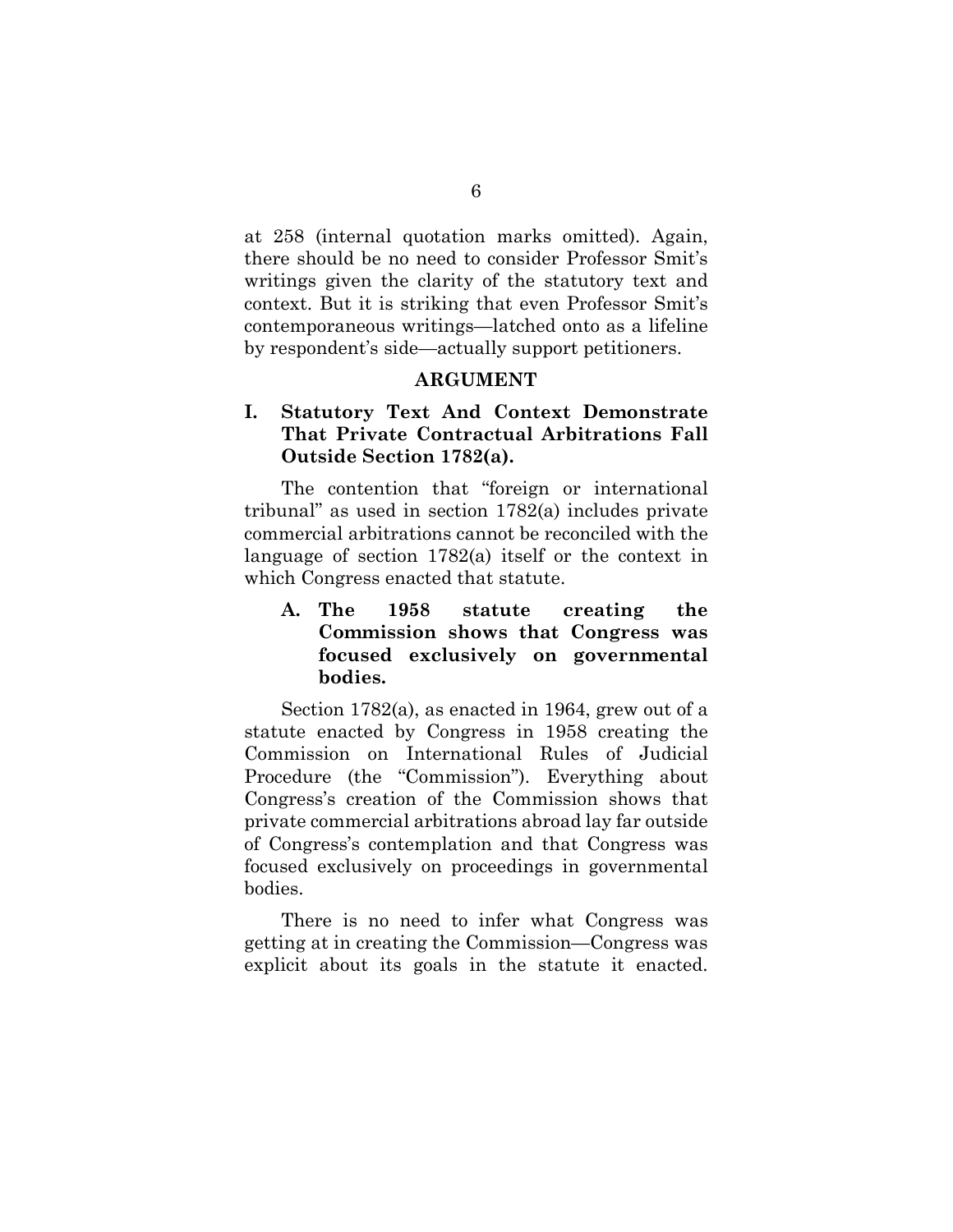Section 2 of the statute describes the purpose of the Commission in terms that make crystal clear that Congress was focused exclusively on governmental bodies:

The Commission shall investigate and study existing practices of judicial assistance and cooperation *between the United States and foreign countries* with a view to achieving improvements. To the end that procedures necessary or incidental to the conduct and settlement of *litigation in State and Federal courts and quasi-judicial agencies* which involve the performance of acts in a foreign territory, such as the service of judicial documents, the obtaining of evidence, and the proof of foreign law, may be more readily ascertainable, efficient, economical, and expeditious, and that *the procedures of our State and Federal tribunals for the rendering of assistance to foreign courts and quasijudicial agencies* be similarly improved . . . .

Pub. L. No. 85-906, § 2, 72 Stat. at 1743 (emphasis added).

To state the obvious, private arbitral bodies like the DIS are not "foreign countries," and "cooperation between the United States" and such a private entity would not "achiev[e] improvements" vis-à-vis foreign countries. Indeed, even to speak of "cooperation between the United States" and such a private entity is anomalous, given that the United States normally cooperates with foreign governments, not private entities in foreign countries.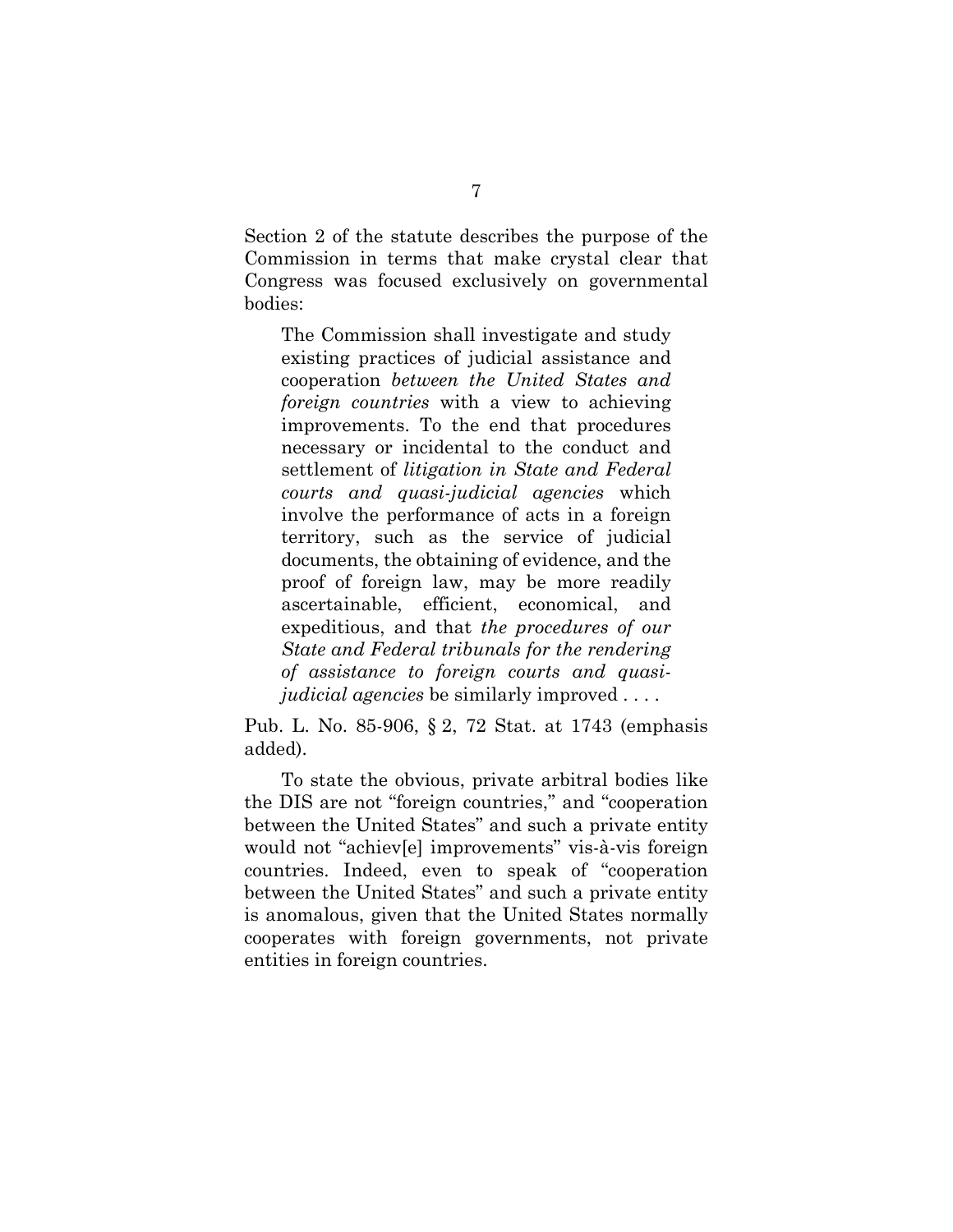Congress's repeated references to "courts and quasi-judicial agencies" further confirm that Congress was focused on official governmental bodies. "Quasijudicial" implies government sponsorship. *See Quasi-Judicial*, Black's Law Dictionary 1411 (4th ed. 1951) (Quasi-judicial is "[a] term applied to the action, discretion, etc. *of public administrative officers*, who are required to investigate facts, or ascertain the existence of facts, and draw conclusions from them, as a basis for their official action, and to exercise discretion of a judicial nature") (emphasis added). Private arbitrations do not fit that definition. As petitioners observe, the authority for private arbitrations "derives solely from the contractual agreement of private parties rather than any government." ZF Automotive Br. 19.

Congress's parallelism in referring to "courts and quasi-judicial agencies" both as the U.S. bodies that might need foreign assistance and as the foreign bodies that might receive assistance from "our State and Federal tribunals" merely gilds the lily. 72 Stat. at 1743. Regardless of what the word "tribunals" might be capable of meaning on its own or in a different context, no reader of this 1958 statute would think Congress meant to include private arbitrations when it referred to "litigation in State and Federal courts and quasi-judicial agencies." *Id.*

#### **B. Congress's changes to the text of section 1782(a) confirm Congress's focus on governmental bodies.**

Given the clarity with which Congress's charter for the Commission focused on proceedings in governmental bodies, it is not surprising that the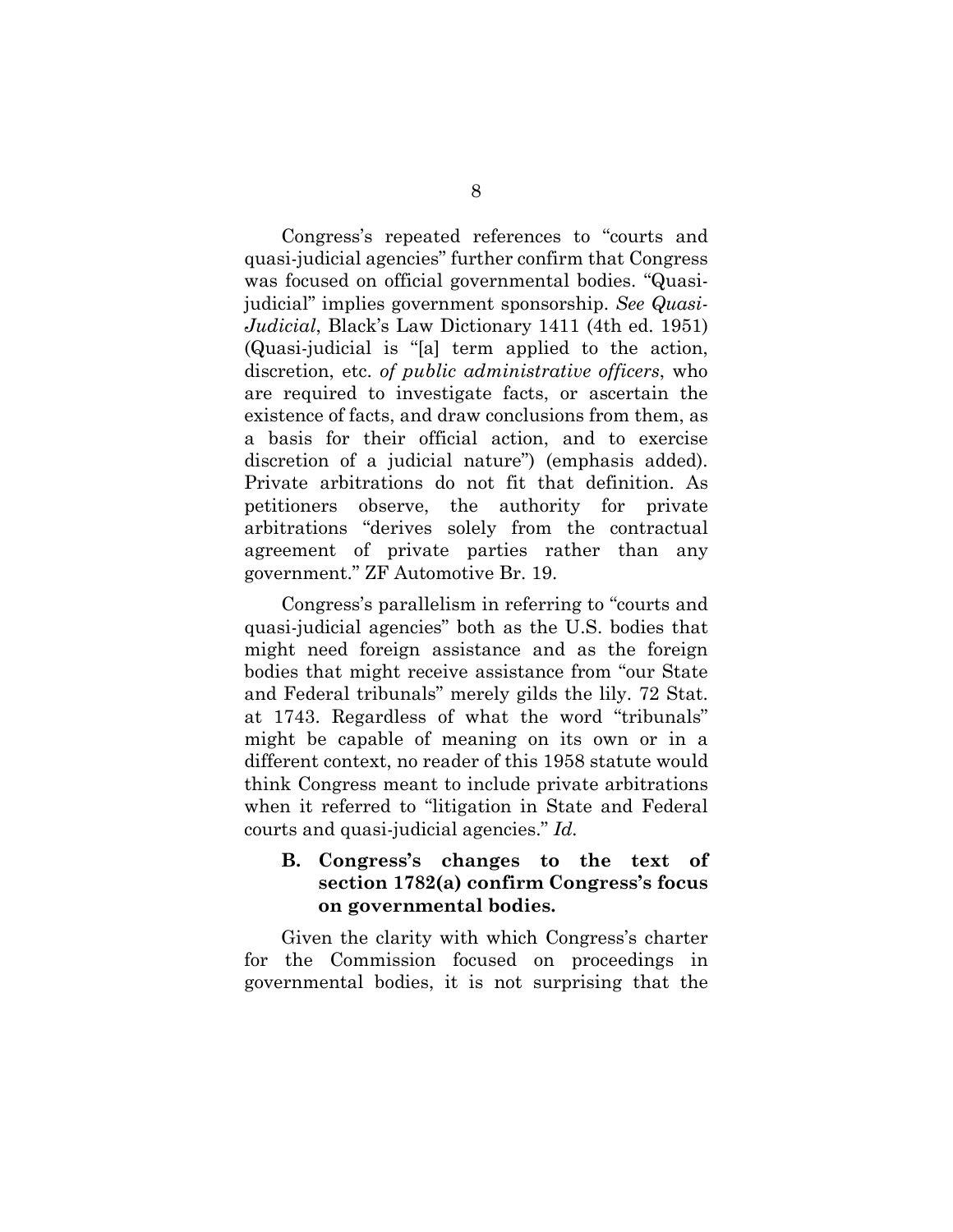amendments proposed by the Commission and enacted in 1964 by Congress confirm that focus. Petitioners' brief provides a detailed and persuasive analysis of the revised text of section 1782(a), so Halliburton will limit itself to highlighting two points.

Before the 1964 revisions, Congress provided for judicial assistance through two sets of statutes: (1) a prior version of section 1782, which permitted district courts to designate persons to preside at depositions "to be used in any judicial proceeding pending in any court in a foreign country with which the United States is at peace," Act of June 25, 1948, Pub. L. No. 80-773, ch. 646, § 1782, 62 Stat. 869, 949; Act of May 24, 1949, Pub. L. No. 81-72, ch. 139, § 93, 63 Stat. 89, 103; and (2) 22 U.S.C. §§ 270–270g, which addressed similar matters, conferring powers on commissioners or members of "international tribunals*." Nat'l Broad. Co. v. Bear Stearns & Co.*, 165 F.3d 184, 189 (2d Cir. 1999). The Commission-drafted revision expanded section 1782's reach by replacing the statute's former reference to "any judicial proceeding" with the phrase "a proceeding in a foreign or international tribunal." *Compare* Act of May 24, 1949, § 93, 63 Stat. at 103, *with* 28 U.S.C. § 1782(a).

Litigants on respondent's side have tried to make hay out of this widening of the statute's scope, as if the fact that Congress widened the statute's scope means that it must stretch so far as to cover private commercial arbitrations. But there is a big difference between a tweak at the edges to encompass proceedings in governmental bodies that might be better described as "quasi-judicial" rather than simply "judicial" and a dramatic, unprecedented expansion to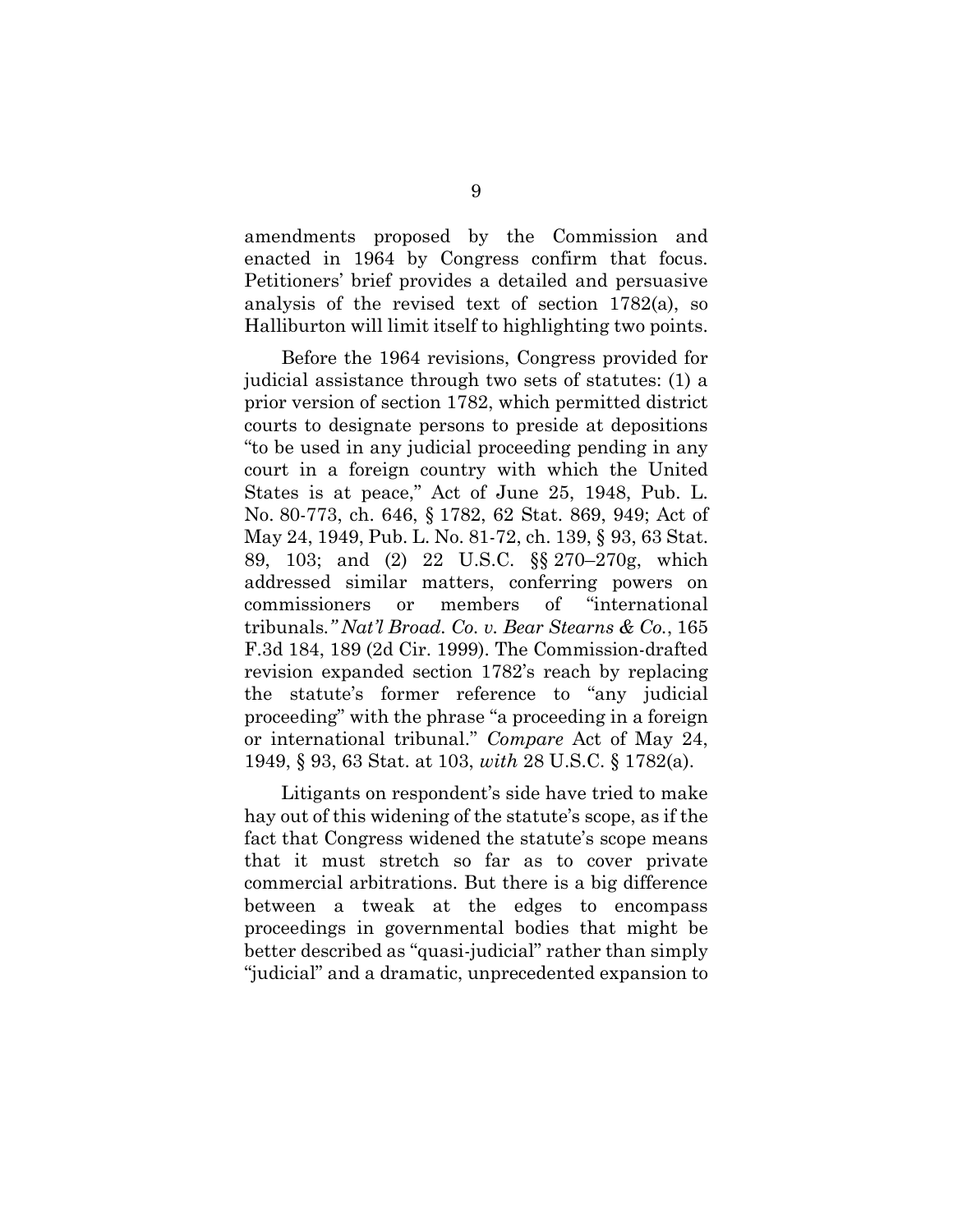capture purely private commercial arbitrations. Congress, after all, had directed the Commission to develop improvements for assistance to "foreign courts and quasi-judicial agencies," and that is what the Commission did.

Not only is there no indication in the text of section 1782(a) that Congress exceeded that limiting principle, but the text Congress enacted makes sense only in light of that limiting principle. Section 1782(a) suggests that district courts look to "the practice and procedure of the foreign country or the international tribunal" when ordering testimony or document production for use in a foreign or international tribunal. Foreign courts and quasi-judicial agencies, as governmental bodies, necessarily adhere to "the practice and procedure of the foreign country" of which they are a part. But private arbitral bodies like the DIS have their own private rules governing practice and procedure. *See* ZF Automotive Br. 10. Such private bodies need not and generally do not adhere to the practice and procedure of any foreign country.

Congress plainly intended that "a foreign . . . tribunal" would be governed by "the practice and procedure of the foreign country" that created it—an expectation that makes no sense if the statute is stretched to apply to purely private arbitrations. Rather than attribute to Congress an intent to make nonsense, the Court should interpret section 1782(a) according to its text to provide for assistance to "foreign tribunal[s]" that are governed by "the practice and procedure of the foreign country" to which they owe their existence. *See Intel*, 542 U.S. at 249 (describing section 1782(a) as applicable to foreign or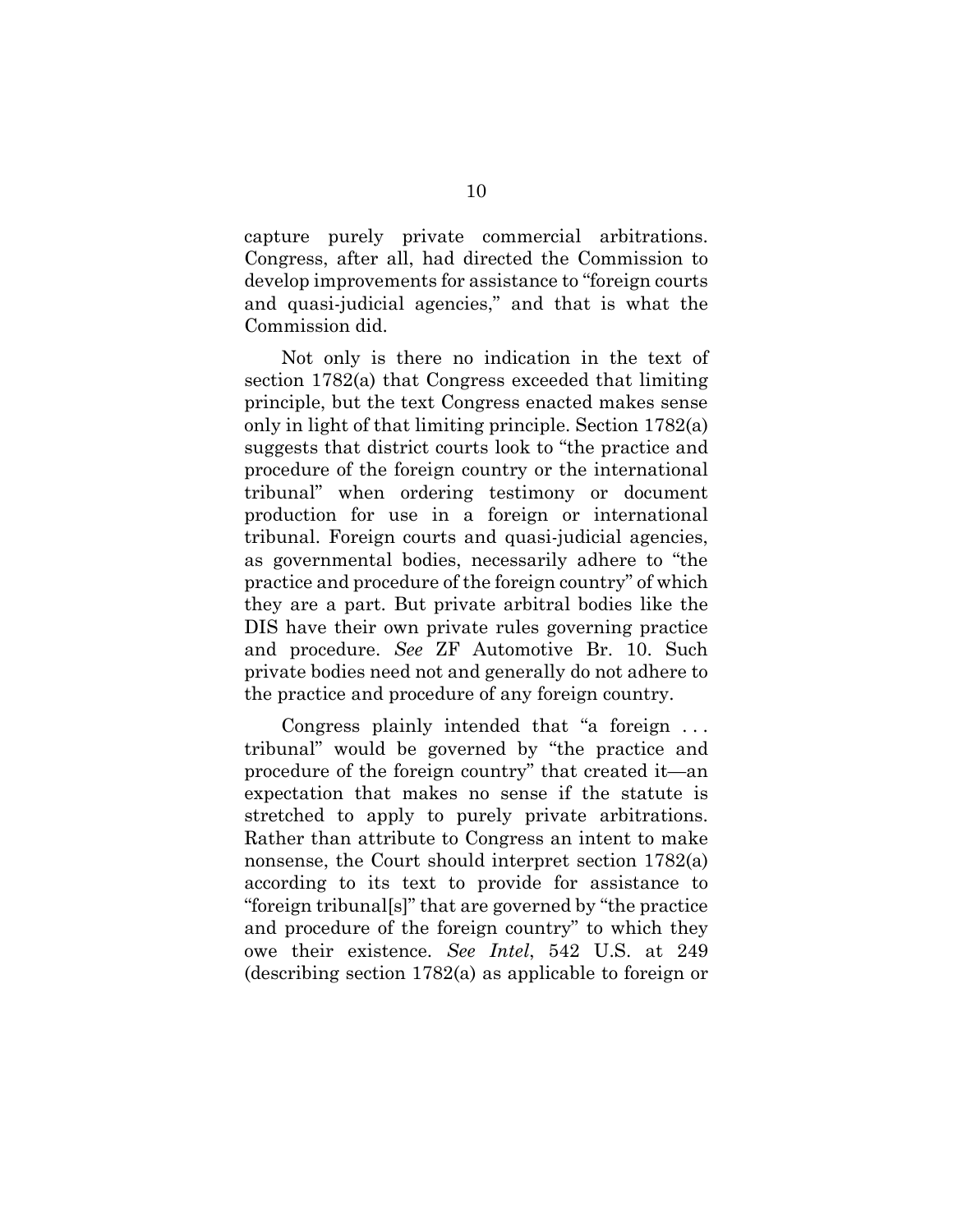international "administrative and quasi-judicial proceedings" (quoting Senate Report at 3788)).

### **C. The provisions enacted alongside section 1782(a) further confirm that a private commercial arbitration is not a "foreign or international tribunal."**

When Congress unanimously enacted legislation recommended by the Commission, it revised not only section 1782 but also 28 U.S.C. § 1696, regarding service of process in foreign litigation, and 28 U.S.C. § 1781, regarding letters rogatory. Act of Oct. 3, 1964, Pub. L. No. 88-619, § 4, 78 Stat. 995, 995; *id.* § 8, 78 Stat. at 996–97. This package of amendments all related to facilitation of litigation abroad, and all three statutes use the identical phrase "foreign or international tribunal" to describe the object of the district court's assistance. Courts apply the presumption that "[a] term appearing in several places in a statutory text is generally read the same way each time it appears." *Ratzlaf v. United States*, 510 U.S. 135, 143 (1994). It is difficult to imagine that this phrase could be given a different meaning in section 1782(a) from its meaning in sections 1696 and 1781.

Examining these provisions in context confirms that private contract-based arbitrations do not fall within the "foreign or international tribunal[s]" covered by section 1782(a). As petitioners discuss in further detail, service-of-process assistance and letters rogatory are about comity between governments—a construct that does not apply in the context of private arbitration. ZF Automotive Br. 29.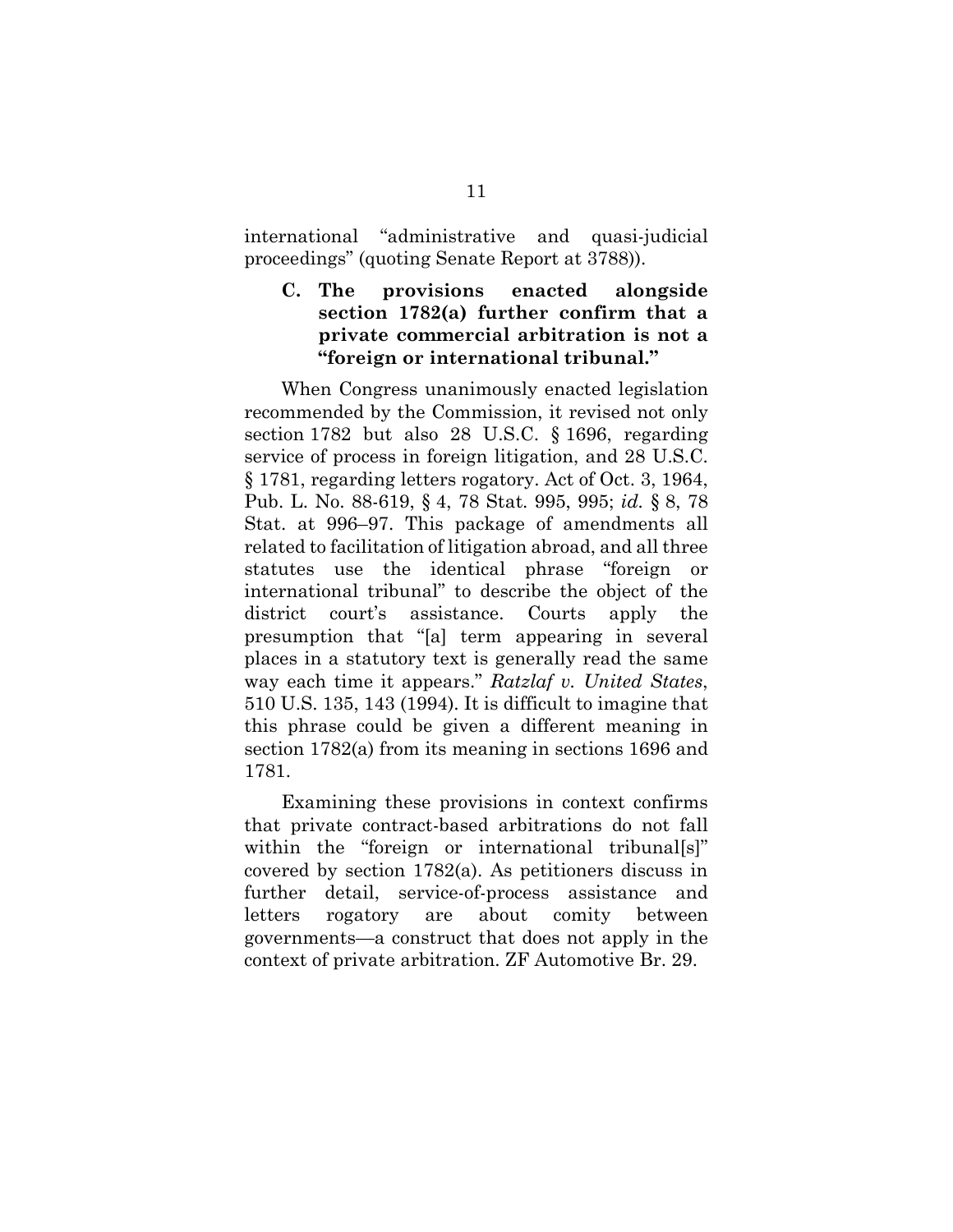The text of section 1781 provides particularly powerful confirmation that Congress was addressing governmental bodies only. Section 1781 authorizes the State Department "to receive a letter rogatory issued, or request made, *by a foreign or international tribunal,*" and "to transmit it *to the tribunal, officer, or agency in the United States* to whom it is addressed." 28 U.S.C. § 1781(a)(1) (emphasis added). And, correspondingly, it authorizes the State Department "to receive a letter rogatory issued, or request made, *by a tribunal in the United States*" and "to transmit it *to the foreign or international tribunal, officer, or agency* to whom it is addressed." *Id*. § 1781(a)(2) (emphasis added).

The textual and structural signals here are myriad and uniform. First, an "officer" or "agency" is a governmental actor. Words are known by the company they keep, *Gustafson v. Alloyd Co.*, 513 U.S. 561, 562 (1995), and Congress grouped a "foreign or international tribunal" with an "officer[] or agency," signaling that a "foreign or international tribunal" is a governmental actor as well. Second, Congress used the word "tribunal" in parallel to refer to both the requesting entity and the ultimate recipient, authorizing the State Department to transmit the request "to the tribunal, officer, or agency in the United States to whom it is addressed." Again, because "officer" or "agency" clearly refer to governmental actors, it follows that "tribunal" as used here does too.

Third, the statute is addressed to the State Department. The State Department is the United States' representative with respect to other countries.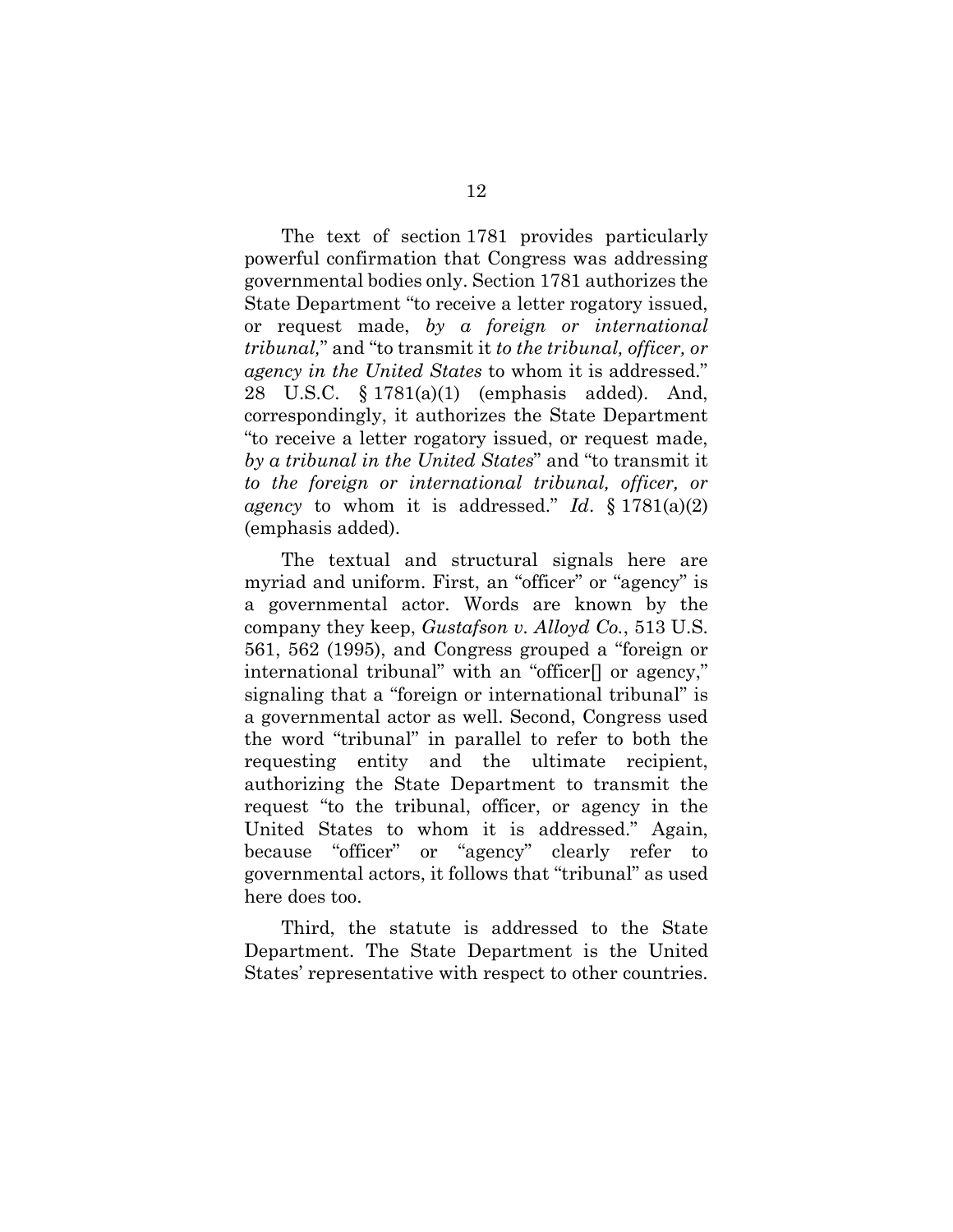*See, e.g.*, *In re Letter Rogatory from 1st Ct. of First Instance in Civ. Matters, Caracas, Venezuela*, 42 F.3d 308, 311 (5th Cir. 1995) (noting that the State Department issues guidelines for the formulation of letters rogatory). The State Department is not in the business of private commercial arbitration, and it would be highly anomalous for Congress to direct the State Department to receive requests directly from private arbitral panels in foreign countries or, equally, to transmit U.S. requests to such private foreign bodies. There is no reason whatsoever to believe that Congress intended to put the State Department into direct contact with, for example, the DIS private arbitral association in Germany.

Far from it—in addition to the textual evidence just discussed, section 1781 is concerned with letters rogatory, which are official requests from one country to another. Black's defines them as "[t]he medium whereby one country, speaking through one of its courts, requests another country, . . . acting through its own courts and by methods of court procedure peculiar thereto and entirely within the latter's control, to assist the administration of justice in the former country." *Letters Rogatory*, Black's Law Dictionary 1050 (4th ed. 1951).[3](#page-20-0) True, section 1781

<span id="page-20-0"></span><sup>3</sup> *See* 22 C.F.R. § 92.54 (defining letters rogatory as a "a formal request from a court"); U.S. Dep't of State, Bureau of Consular Affairs, *Preparation of Letters Rogatory*, https://travel.state.gov/ content/travel/en/legal/travel-legal-considerations/internl-jud icial-asst/obtaining-evidence/Preparation-Letters-Rogatory.html (last visited Jan. 29, 2022) (defining letters rogatory as "requests from courts in one country to the courts of another country requesting the performance of an act which, if done without the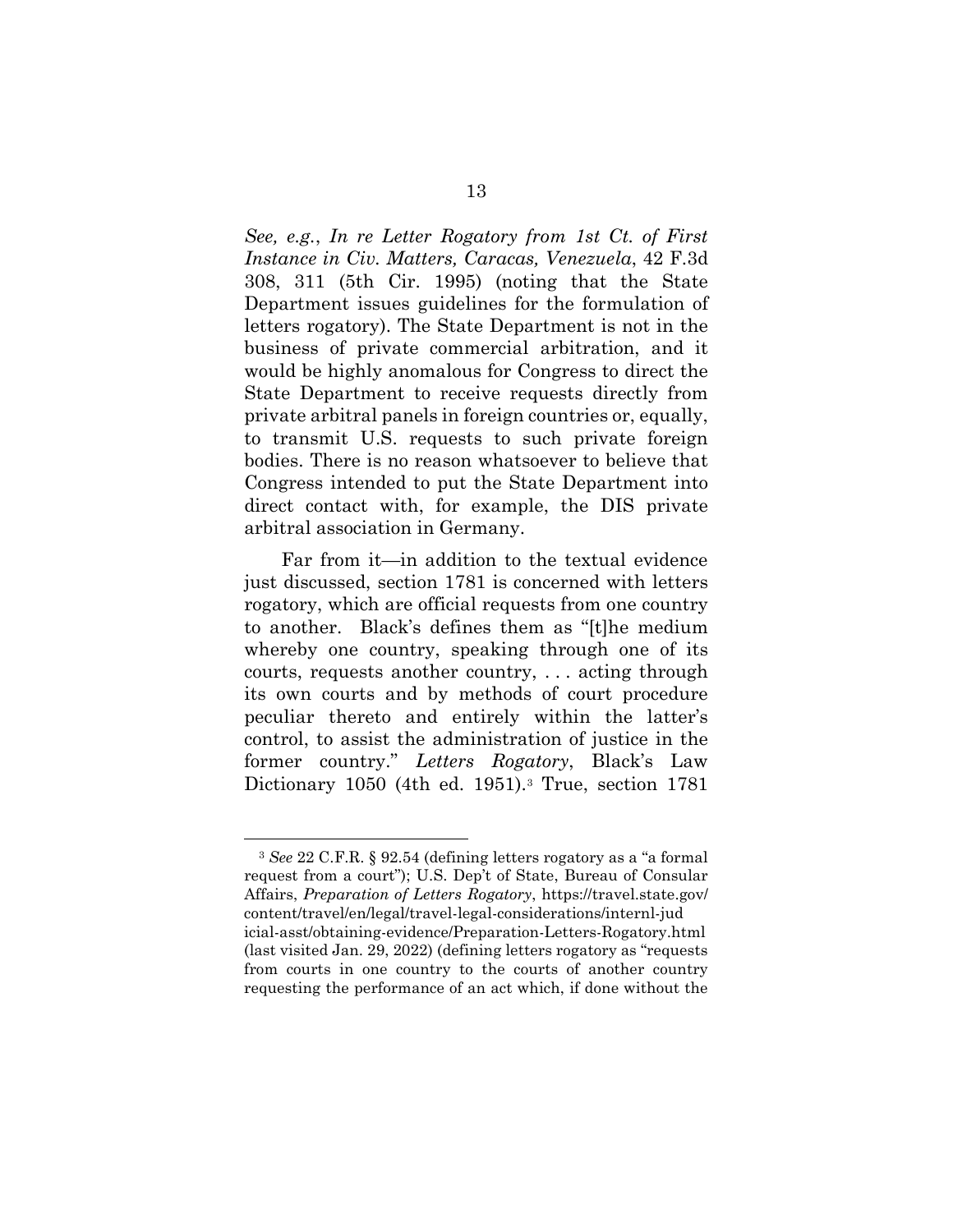also refers to "requests," but such requests are still to be received and transmitted *by the State Department*. It is not remotely plausible that by the use of one innocuous word Congress intended to expand the State Department's mission to encompass being the interlocutor of private arbitral bodies like the DIS. To the contrary, Congress gave the State Department this role in section 1781 because Congress was talking about interactions between countries.

**II. The Legislative History And Scholarly Commentary Further Confirm That Section 1782(a) Does Not Cover Private Commercial Arbitrations.** 

The textual, structural, and contextual points discussed above resolve this case without any need to resort to legislative history or scholarly commentary. But some have argued that those sources support interpreting section 1782(a) to apply to private foreign arbitrations. *See Servotronics, Inc. v. Boeing Co.*, 954 F.3d 209, 213 (4th Cir. 2020); *Abdul Latif Jameel Transp. Co. v. FedEx Corp. (In re Application to Obtain Discovery for Use in Foreign Proceedings)*, 939 F.3d 710, 722 (6th Cir. 2019). That is incorrect. If the Court does choose to look to legislative history and contemporaneous commentary, it will see that those sources merely further confirm that Congress was focused exclusively on governmental bodies.

sanction of the foreign court, could constitute a violation of that country's sovereignty").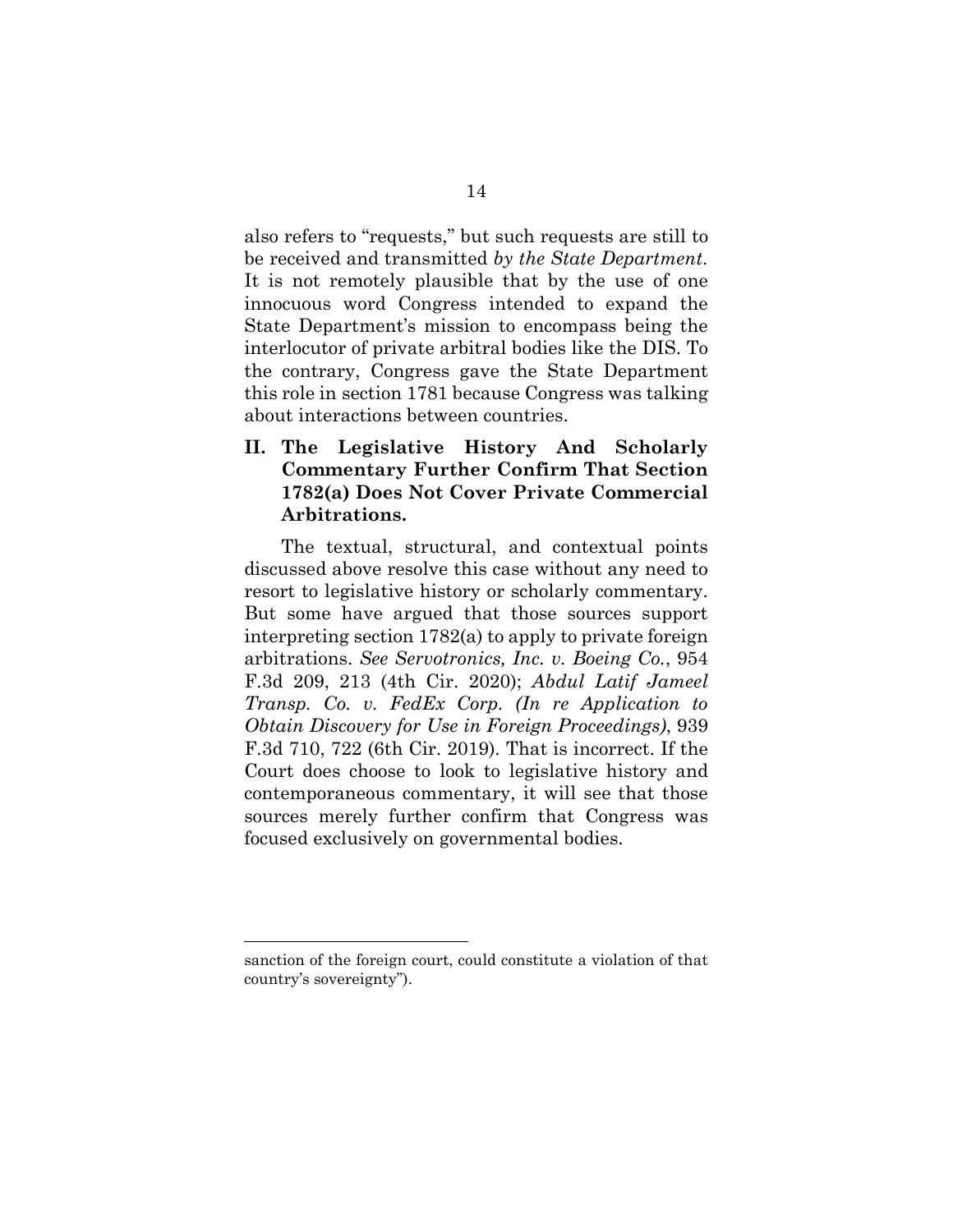### **A. The 1964 Senate and House Committee Reports show that Congress contemplated only governmental bodies.**

In the only case this Court has decided involving section 1782(a), the Court discussed the Senate and House Reports accompanying the 1964 enactment of the statute. *Intel*, 542 U.S. at 260–64. In holding that the European Commission's Directorate-General for Competition was an "international tribunal" within the meaning of section 1782(a), the Court consulted the 1964 Senate Report and House Report (which largely mirrored the Senate Report). Like the 1958 statute creating the Commission, the Senate and House Reports confirm that Congress was focused on governmental bodies and had no contemplation at all of extending U.S. judicial assistance to private contractual arbitrations abroad.

The House and Senate Reports first explain why Congress repealed 22 U.S.C. §§ 270–270g: Those provisions "improperly limit[ed] the availability of assistance to the U.S. agent before an international tribunal and require[d] that the evidence relate to a matter in which the United States or any of its nationals [was] involved." House Report at 6; Senate Report at 3784–85. Such restrictions were "undesirable" limitations; Congress believed that the availability of assistance to international tribunals should not depend on whether the United States was a party to their establishment or involved in proceedings before them. *Id*. This switch from sections 270–270g to the current section 1782(a) was intended to extend "the reach of the surviving statute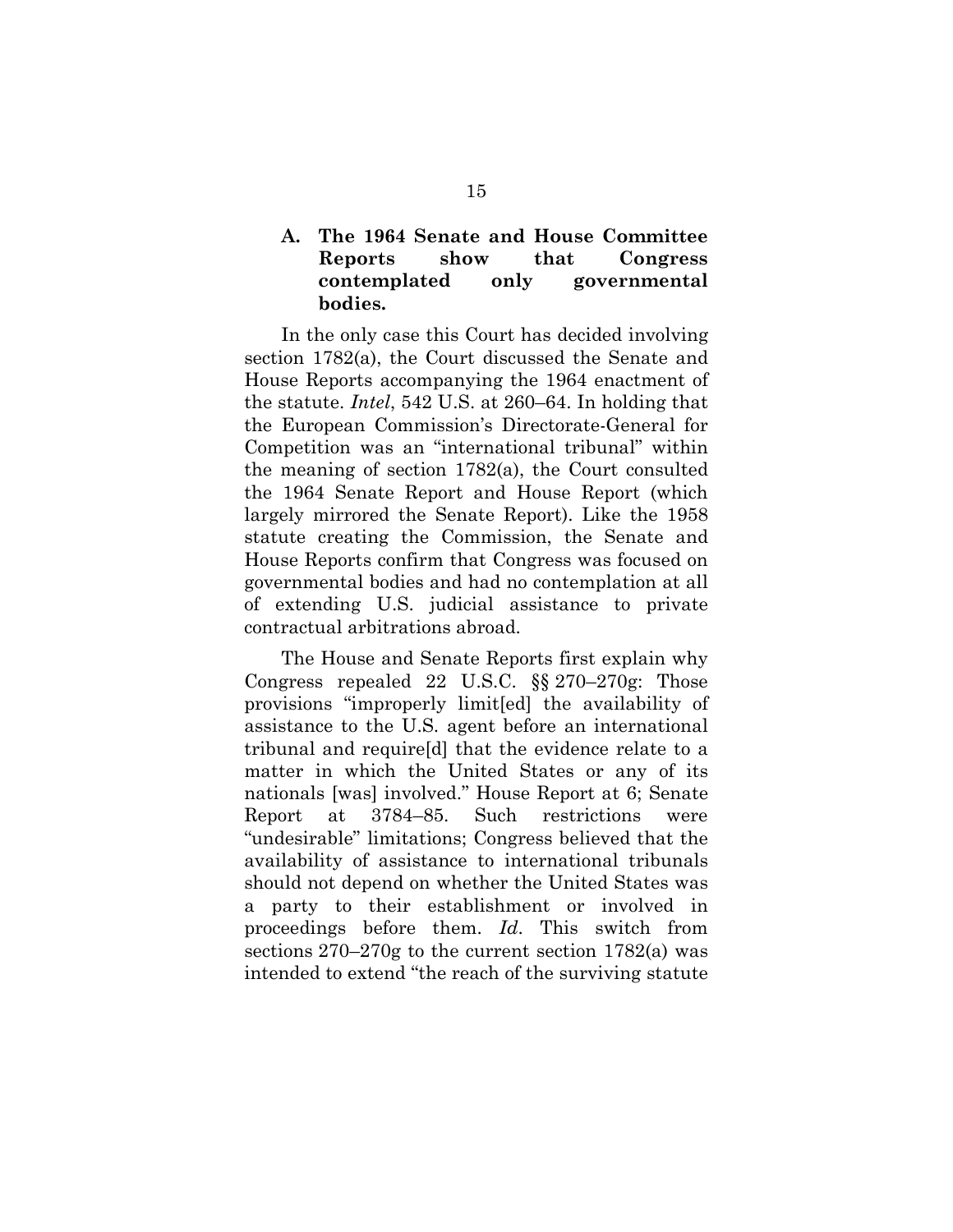to intergovernmental tribunals not involving the United States;" it provides "no indication that Congress intended for the new provisions to reach private international tribunals, which lay far beyond the realm of the earlier statute." *Nat'l Broad. Co.*, 165 F.3d at 190; *see Republic of Kazakhstan v. Biedermann Int'l*, 168 F.3d 880, 882 (5th Cir. 1999).

The Reports then go on to explain the revisions to section 1782. Explaining the replacement of the word "court" with "tribunal," the House and Senate Reports stated that "[t]he word 'tribunal' is used to make it clear that assistance is not confined to proceedings before conventional courts." House Report at 9; Senate Report at 3788. But far from suggesting that the word "tribunal" was intended to cover private arbitrations, the Reports made clear that Congress was addressing governmental bodies only and merely recognized that, in the international and foreign context, governmentcreated bodies might appear in various forms and might look different from "conventional courts."

Echoing the 1958 legislation that created the Commission, the Reports explained that "[i]n view of the constant growth of administrative and quasijudicial proceedings all over the world, the necessity for obtaining evidence in the United States may be as impelling before *a foreign administrative tribunal or quasi-judicial agency* as in proceedings before a conventional foreign court." Senate Report at 3788 (emphasis added); House Report at 9. Foreign administrative tribunals and quasi-judicial agencies are plainly governmental bodies. *See Nat'l Broad. Co*., 165 F.3d at 189 ("[I]t is apparent in context that the authors of these reports had in mind only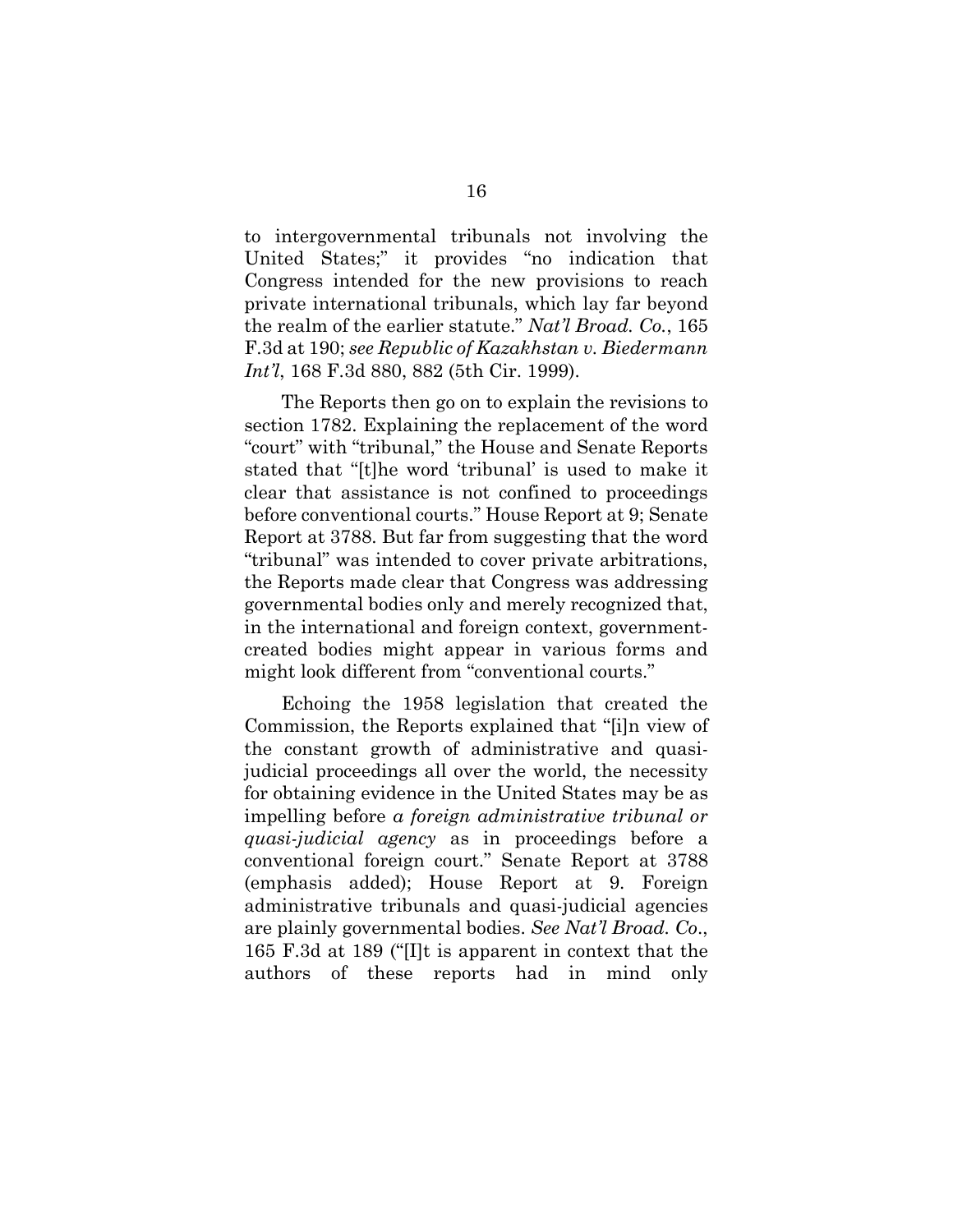governmental entities, such as administrative or investigative courts, acting as state instrumentalities or with the authority of the state."). Similarly, the Reports explained that "it is intended that the court have discretion to grant assistance when proceedings are pending before investigating magistrates in foreign countries." House Report at 9; Senate Report at 3788. Investigating magistrates are obviously official actors.

The Reports also provide useful context for Congress's inclusion of the word "requests" in section 1781. The Sixth Circuit placed great weight on that word, stating that "[a] private arbitral panel can make a request for evidence, so this section does not indicate that the word 'tribunal' in the statute refers only to judicial or other public entities." *Abdul Latif*, 939 F.3d at 723. As explained above, this fails to grapple with Congress's enlistment of the State Department to handle such "requests." *Supra* at 12– 14. Maybe anyone can "make a request," but the State Department doesn't handle requests from just anyone.

The Reports provide a far more plausible explanation for Congress's inclusion of "requests" alongside letters rogatory: it was a practical accommodation for the possibility that foreign practices may differ, so that functional equivalents of letters rogatory would be covered even if the foreign country's practice or procedure were slightly different. The Senate Report thus shows Congress's recognition that a request may vary based on the "character of the proceedings in that country" or the "nature of the tribunal and the character of the proceedings before it." Senate Report at 3788. Such a minor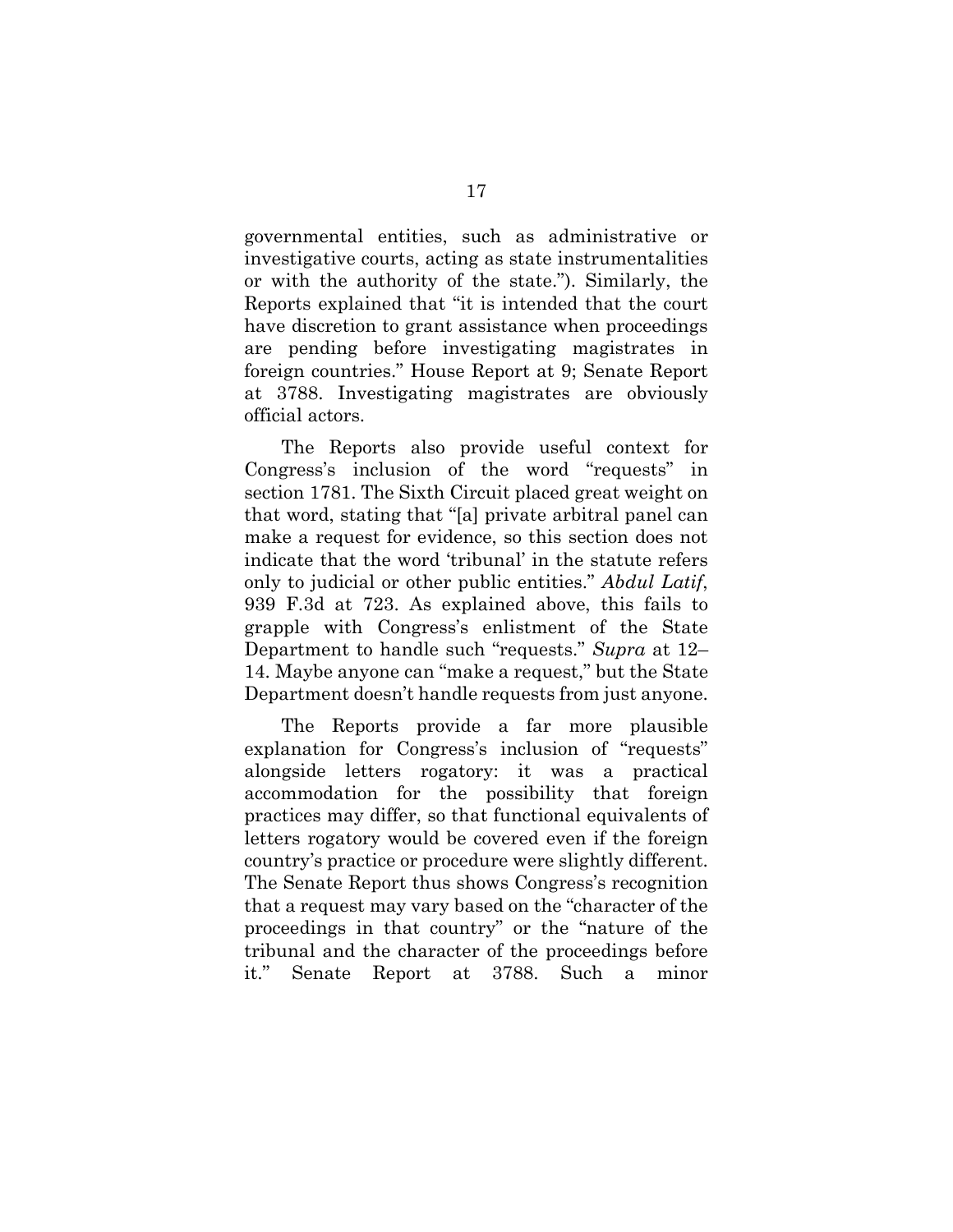accommodation of differences in terminology among foreign countries in no way suggests that Congress intended to include purely private foreign entities.[4](#page-25-0)

In short, the legislative history on which this Court relied in *Intel* further confirms what the statutory text and context already make clear: Congress was focused exclusively on governmental bodies and had no intent to cover private contractbased arbitrations abroad.

#### **B. Congress made no reference to private arbitrations.**

In fact, Congress made no reference to private arbitrations at all. That silence is significant in context because arbitration would likely have been on Congress's mind at that time. *See* ZF Automotive Br. 40–42. In June 1958, over 40 countries participated in the United Nations Convention on the Recognition and Enforcement of Foreign Arbitral Awards ("New York Convention"). June 10, 1958, 21 U.S.T. 2517. Considered the foundational document on international private commercial arbitration, the New York Convention governs the recognition and enforcement of foreign arbitral awards as well as the enforcement of agreements to arbitrate. *See* 9 U.S.C. § 201.

<span id="page-25-0"></span><sup>4</sup> Indeed, the State Department and U.S. courts have used the word "request" as a simple synonym for letters rogatory. *See* U.S. Dep't of State, *supra* n.3 (sample letter rogatory entitled "Request for International Judicial Assistance (Letters Rogatory)"); *Arcelik A.S. v. E.I. DuPont de Nemours & Co.*, 856 F. App'x 392, 392 & n.1 (3d Cir. 2021) (mem.) (referring to "letters of request," "[a]lso known as letters rogatory").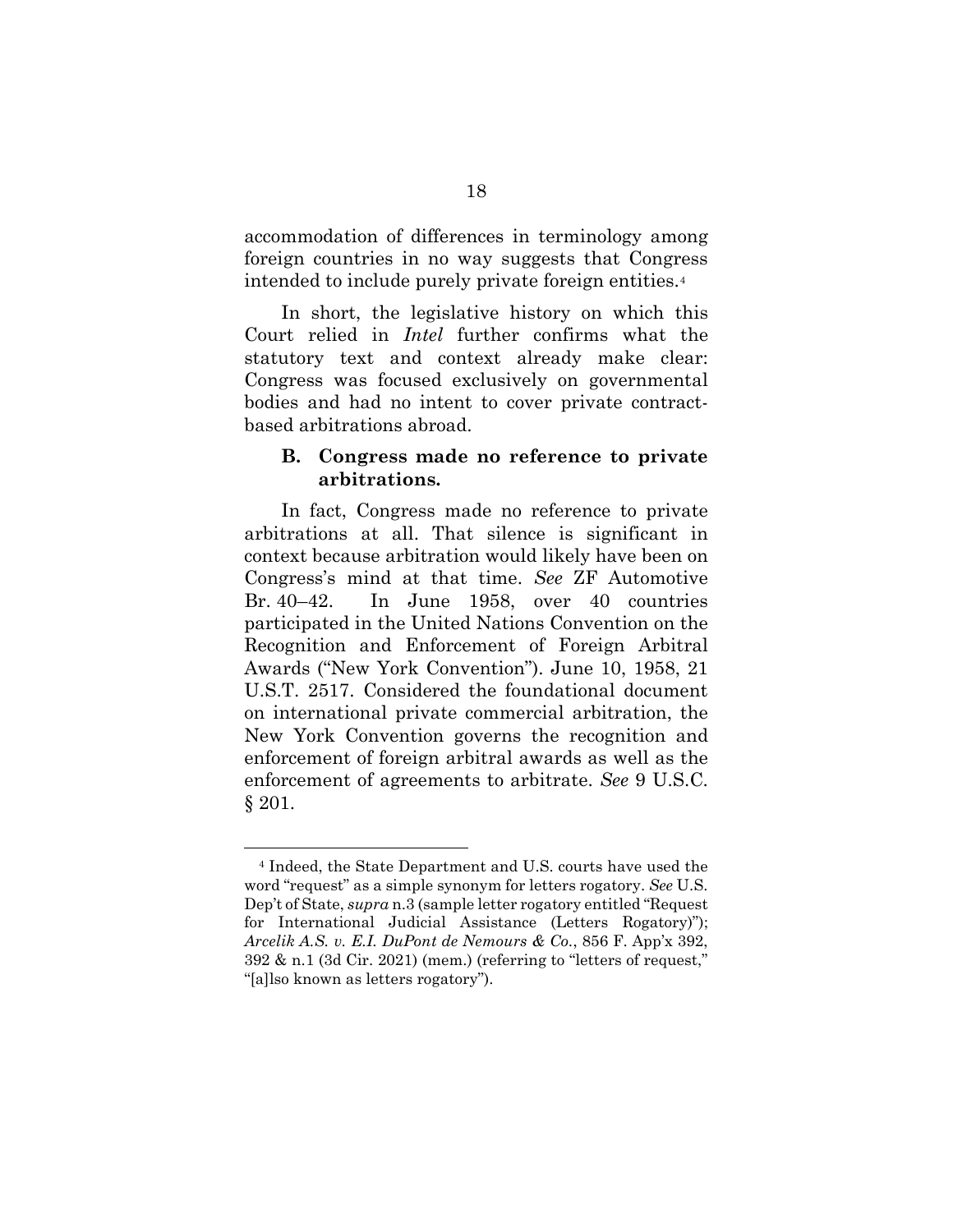While the United States participated in the New York Convention negotiations, it did not ratify the treaty at that time. The U.S. delegates expressed concern that the Convention would conflict with U.S. procedural and substantive law. Binding contracts requiring arbitration were not universally accepted here; many states deemed such provisions revocable at any time before the issuance of an award. *See*  Leonard V. Quigley, *Accession by the United States to the United Nations Convention on the Recognition and Enforcement of Foreign Arbitral Awards*, 70 Yale L.J. 1049, 1049–50 (1961). The delegates believed that the New York Convention "embodie[d] principles of arbitration law which it would not be desirable for the United States to endorse" because, among other reasons, it would "override the arbitration laws of a substantial number of States and entail changes in State and possibly Federal court procedures." *Id*. at 1074 n.108.[5](#page-26-0)

It was against this backdrop that Congress created the Commission in September 1958—just three months after the United States opted not to ratify the New York Convention. Given the rationale

<span id="page-26-0"></span><sup>5</sup> This Court did not find arbitration agreements irrevocable and enforceable under the Federal Arbitration Act until 1967. *Prima Paint Corp. v. Flood & Conklin Mfg. Co*., 388 U.S. 395 (1967). The next ten years saw rapid changes to the private commercial arbitration landscape. In 1970, the United States ratified and incorporated the New York Convention into what is now Chapter 2 of the FAA, 9 U.S.C. §§ 1–16, 200–208, and in 1975, the United States ratified the Panama Convention and incorporated it into Chapter 3 of the FAA. *See* Inter-American Convention on International Commercial Arbitration, 9 U.S.C. §§ 301–07.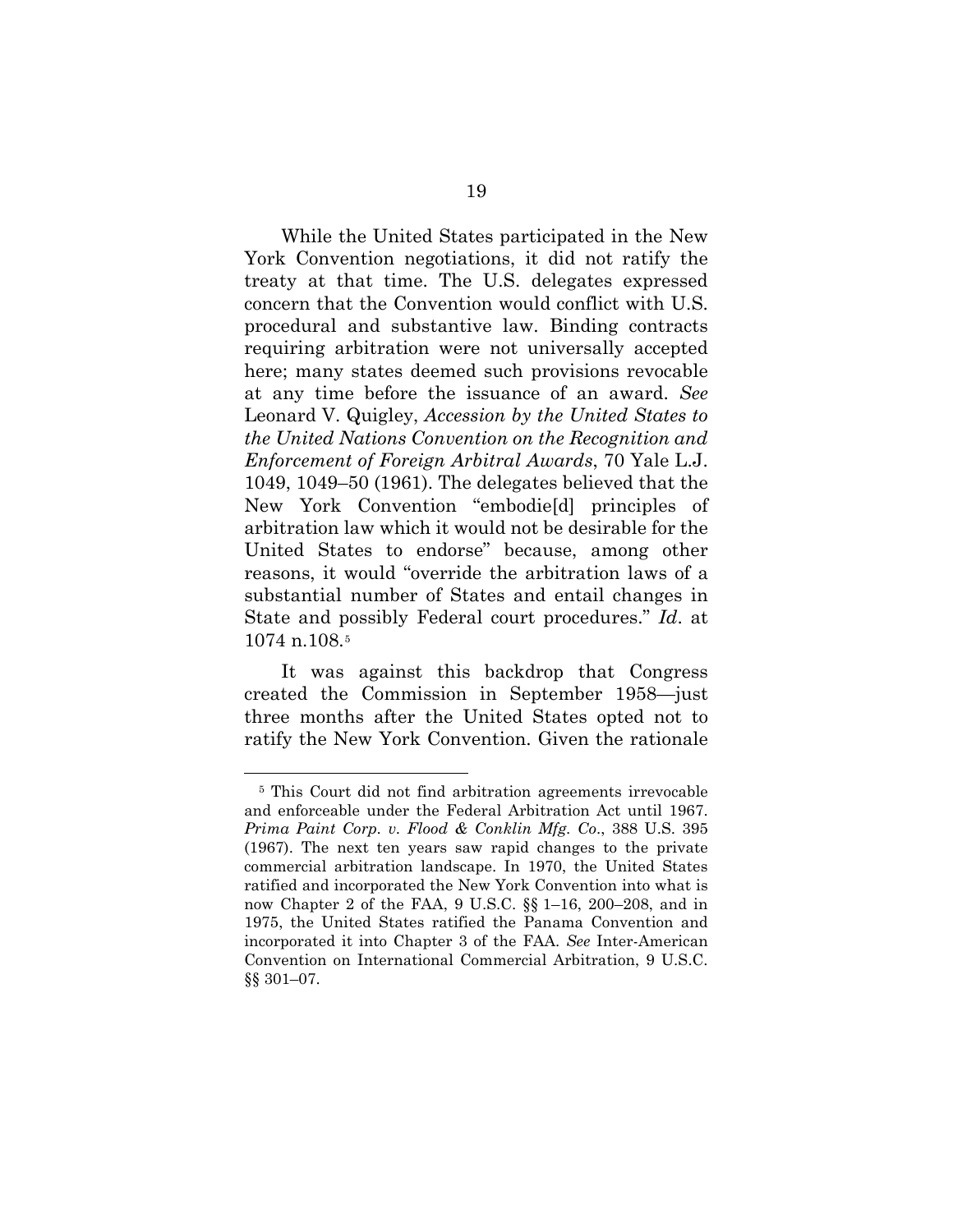behind the United States' reticence to join the New York Convention, Congress surely would have discussed private commercial arbitrations at some point during the legislative process if it had intended section 1782(a) to open up U.S. courts to providing assistance in private foreign arbitrations. That would have been a major and novel step—and utterly out of step with the United States' decision not to join the New York Convention because of skepticism about arbitration.

Given this context, it was an understatement for the Second Circuit to state that it was "confident that a significant congressional expansion of American judicial assistance to international arbitral panels created exclusively by private parties would not have been lightly undertaken by Congress without at least a mention of this legislative intention." *Nat'l Broad. Co.*, 165 F.3d at 190. In this context, to observe that "there is no indication that Congress intended for the new provisions to reach private international tribunals, which lay far beyond the realm of the earlier statute," *id*., is not to give undue credence to legislative history—it is merely to recognize that context can make it significant when a dog doesn't bark.

### **C. Professor Smit's contemporaneous articles confirm that all involved in the 1964 amendment of section 1782(a) were focused on foreign governmental bodies.**

In addition to legislative history, some courts have looked to Professor Hans Smit's contemporaneous writings for guidance on the scope of section 1782(a) because he was considered the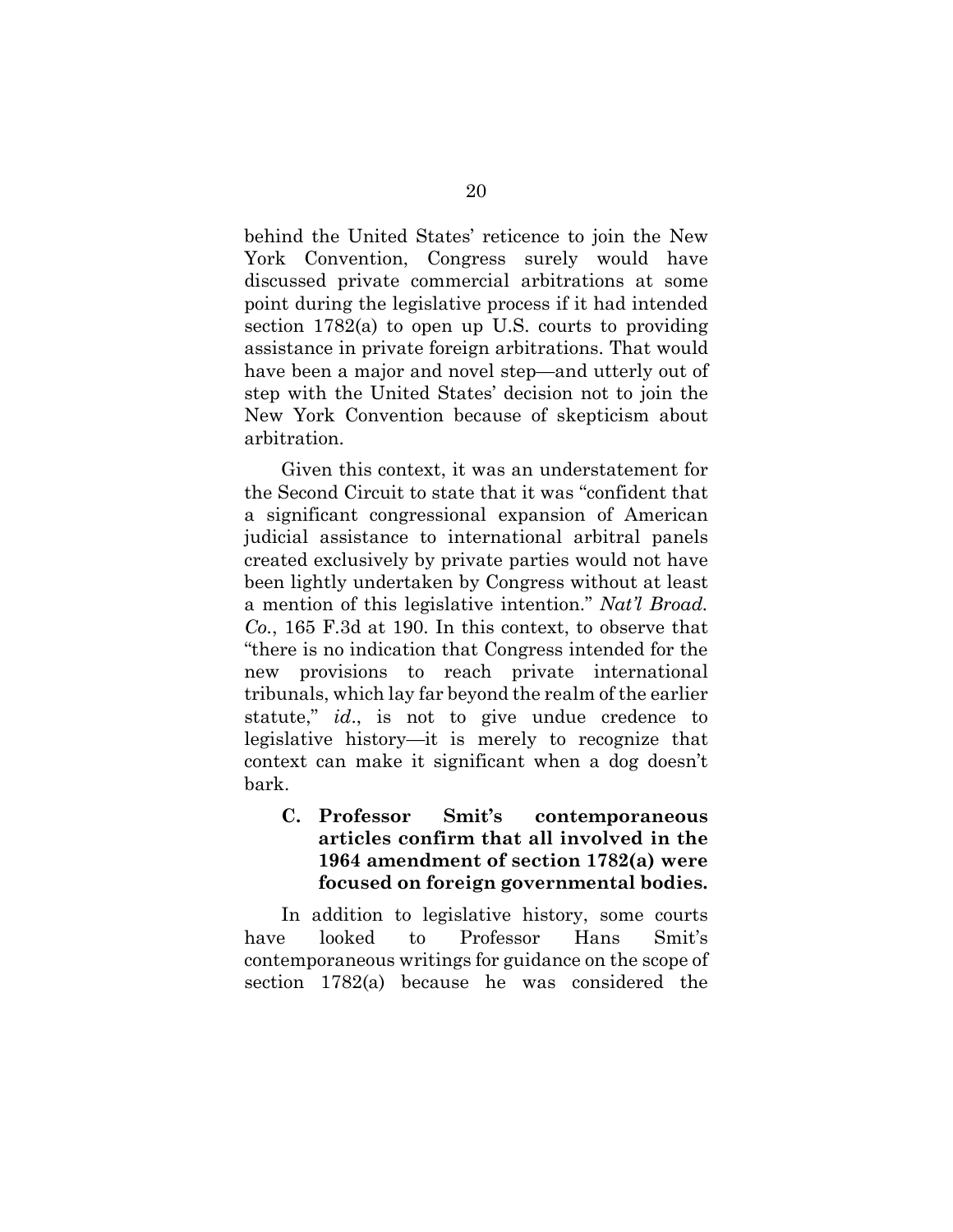"dominant drafter of, and commentator on, the 1964 revision[s]" to section 1782. *In re Letter of Request from Crown Prosecution Serv. of U.K.*, 870 F.2d 686, 689 (D.C. Cir. 1989) (R.B. Ginsburg, J.). Professor Smit commented on section 1782 in 1962 while the Commission was drafting the revised statutes and again in 1965 immediately after Congress enacted the revised section 1782.[6](#page-28-0)

Some have argued that the Court's quotation of Professor Smit's 1965 article in *Intel* shows that section 1782(a) covers private foreign arbitrations. *See*  Servotronics Br. 16, *Servotronics, Inc. v. Rolls-Royce plc*, No. 20-794 (U.S. May 6, 2021); *In re Babcock Borsig AG*, 583 F. Supp. 2d 233, 238–39 (D. Mass. 2008). That argument is wrong on every level.

First, Professor Smit is not Congress and *Intel*  had nothing to do with private foreign arbitrations. *See* ZF Automotive Br. 42 n.13. It is implausible in the extreme that the *Intel* Court relied on a snippet of Professor Smit's article to suggest a view on that issue in a string cite.

<span id="page-28-0"></span><sup>6</sup> Professor Smit's 1998 article where he claims to have believed 30-plus years earlier that "private arbitral tribunals come within the term the drafters used" has no probative value. Hans Smit, *American Assistance to Litigation in Foreign and International Tribunals: Section 1782 of Title 28 of the U.S.C. Revisited*, 25 Syracuse J. Int'l L. & Com. 1, 5 (1998). Even post-enactment statements by actual legislators do not qualify as "legislative 'history.'" *Graham Cty. Soil & Water Conservation Dist. v. United States ex rel. Wilson*, 559 U.S. 280, 298 (2010); *see Nat'l Broad. Co.*, 165 F.3d at 190 n.6 (explaining why Professor Smit's 1998 article is "unpersuasive").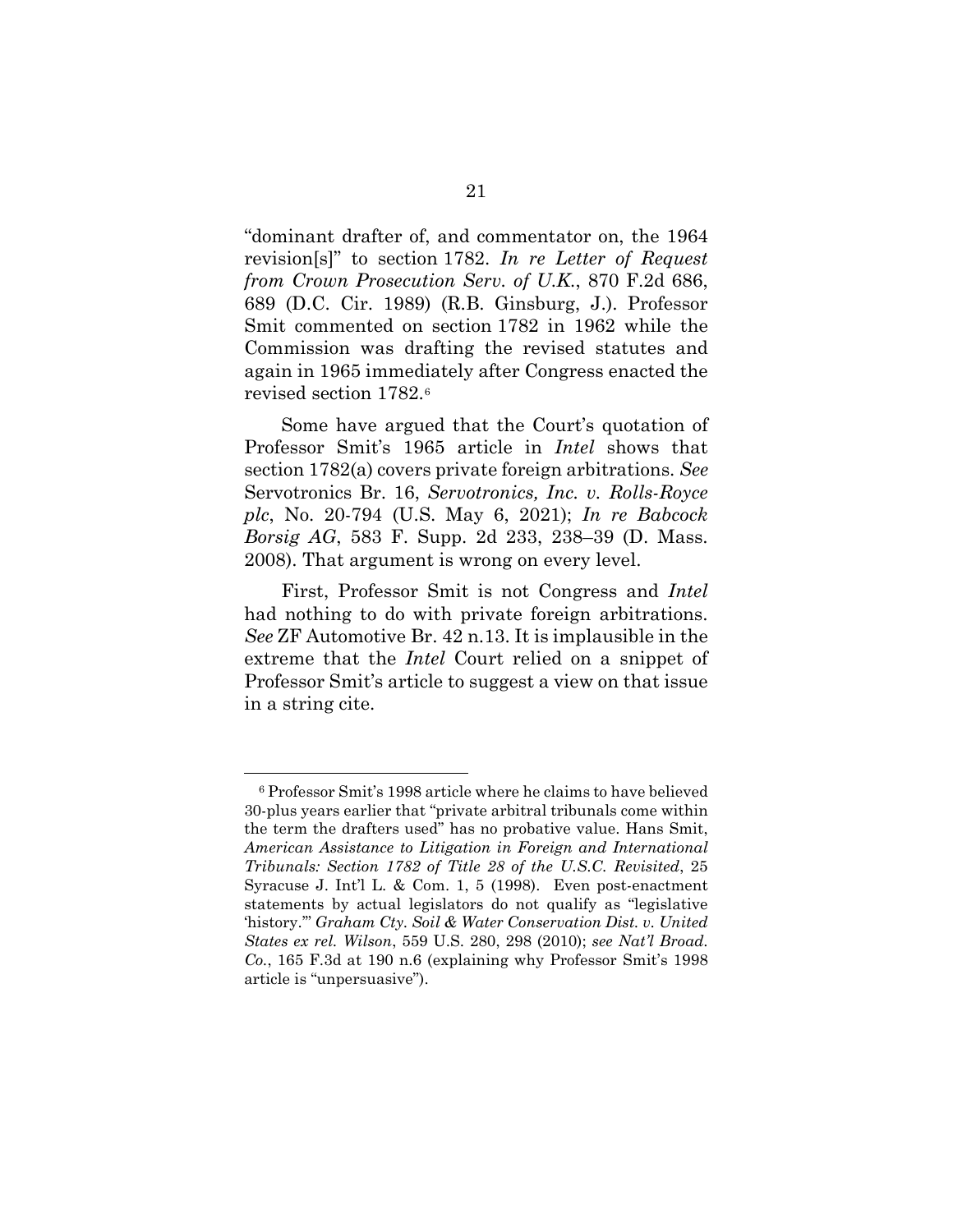But while Professor Smit's article would be no match for the statutory text and context discussed above even if the article supported respondent, the article does not support respondent in any event. As with the legislative history discussed above, the Court need not divert its attention from the statutory text and structure to pause to consider Professor Smit's article. But if the Court chooses to do so, it will see that the article provides yet further confirmation that Congress was exclusively focused on governmental bodies and did not intend to cover private foreign arbitrations in section 1782(a).

Just before quoting Professor Smit's article, the Court emphasized that "when Congress established the Commission on International Rules of Judicial Procedure in 1958, it instructed the Rules Commission to recommend procedural revisions 'for the rendering of assistance to foreign courts *and quasi-judicial agencies*.'" *Intel*, 542 U.S. at 257–58 (citing 72 Stat. at 1743, § 2). The Court then noted that "[s]ection 1782 had previously referred to 'any judicial proceeding'" and the "Commission's draft, which Congress adopted, replaced that term with 'a proceeding in a foreign or international tribunal.'" *Id*. And the Court explained that "*Congress understood that change to 'provid[e] the possibility of U.S. judicial assistance in connection with [administrative and quasi-judicial proceedings abroad]*.'" *Id*. (bracketed text by the Court; emphasis added). In this last sentence, the Court quoted the Senate Report discussed above, which makes clear in the excerpt quoted by the Court as well as in multiple other places—that Congress was focused exclusively on providing assistance to governmental bodies.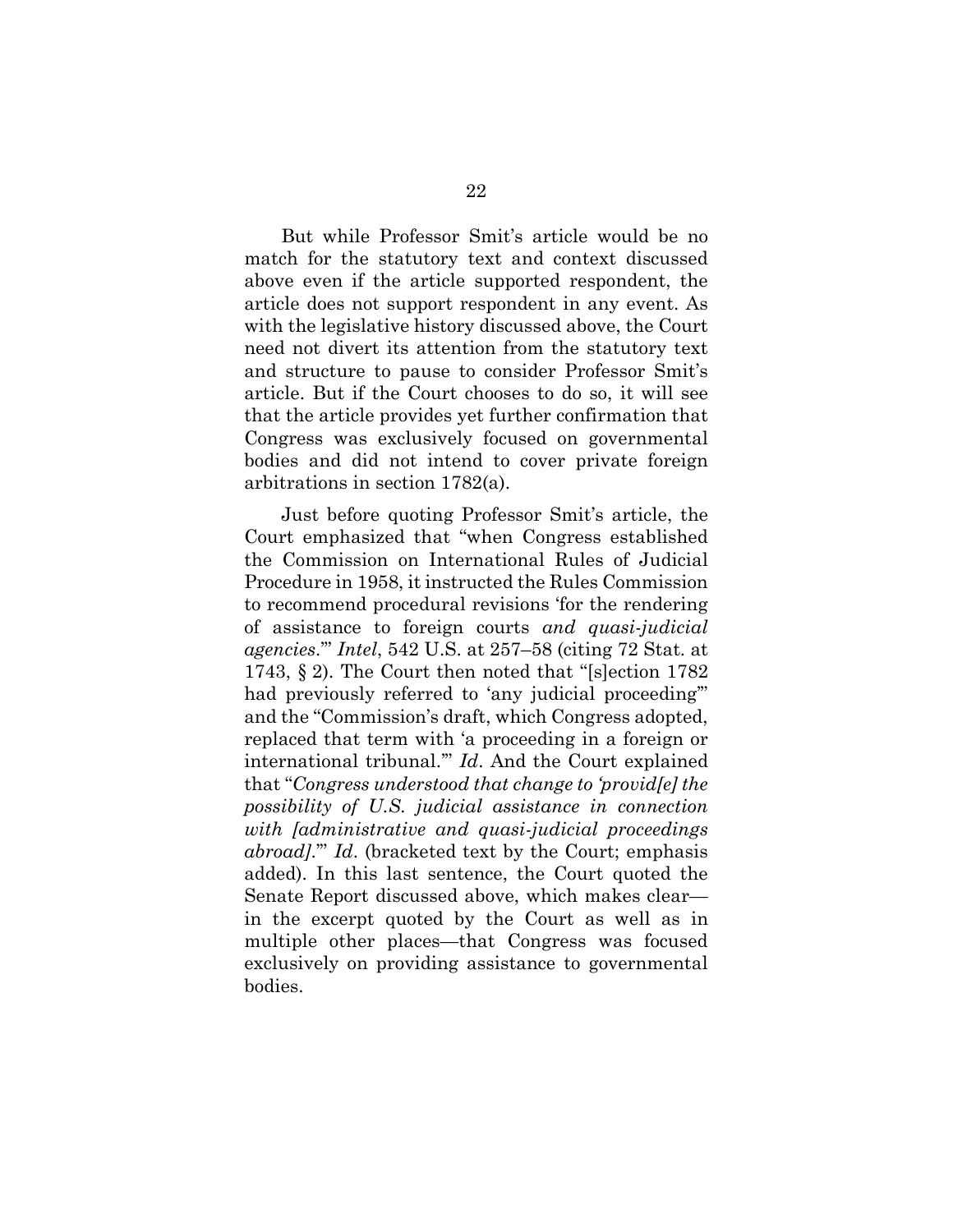Then, as additional support for this last sentence, the Court cited Professor Smit's 1965 article. Because some litigants on respondent's side of this issue have taken two words out of context from this quote, we reproduce the Court's quote in its entirety: "'[T]he term tribunal . . . includes investigating magistrates, administrative and arbitral tribunals, and quasijudicial agencies, as well as conventional civil, commercial, criminal, and administrative courts'; in addition to affording assistance in cases before the European Court of Justice, § 1782, as revised in 1964, 'permits the rendition of proper aid in proceedings before the [European] Commission in which the Commission exercises quasi-judicial powers.'" *Intel*, 542 U.S. at 257–58 (quoting Hans Smit, *International Litigation Under the United States Code*, 65 Colum. L. Rev. 1015, 1026–27 & nn.71, 73 (1965)).

In keeping with the Court's emphasis on assistance to "quasi-judicial agencies" and "administrative and quasi-judicial proceedings abroad," Professor Smit's article likewise underscores Congress's intent to provide for assistance to governmental bodies. "Investigating magistrates" and "quasi-judicial agencies" are plainly official governmental entities. So are "administrative" tribunals. And Professor Smit's reference to "arbitral tribunals" cannot be separated—contextually or even syntactically—from his reference to "administrative . . . tribunals." A basic tenet of linguistic interpretation is that "a word is known by the company it keeps," and "words grouped in a list should be given related meaning." *S.D. Warren Co. v. Me. Bd. of Envtl. Prot*., 547 U.S. 370, 378 (2006) (quoting *Gustafson*, 513 U.S. at 575, and *Dole v. United*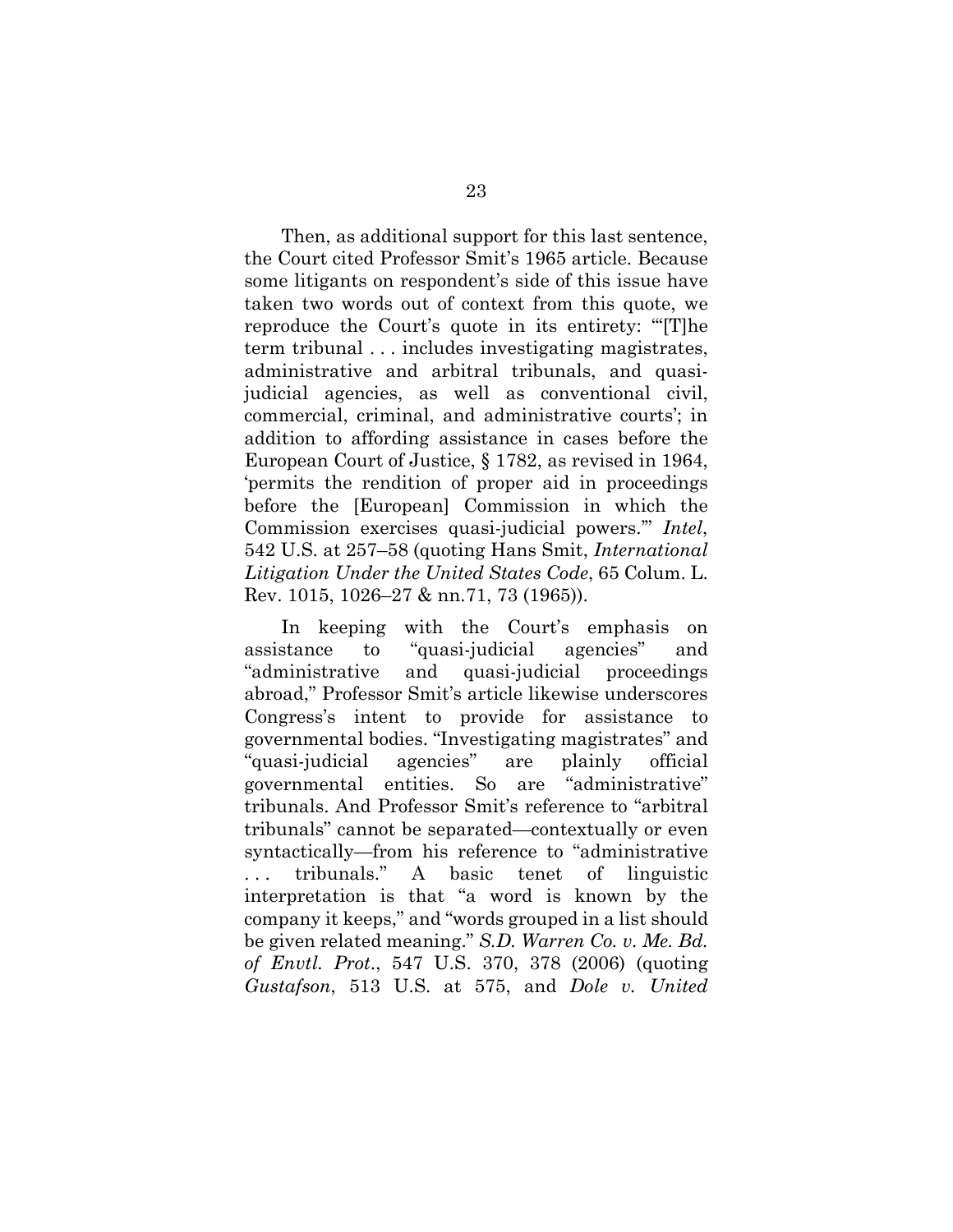*Steelworkers of Am*., 494 U.S. 26, 36 (1990)); John R. Firth, *A Synopsis of Linguistic Theory, 1930-1955*, *in*  Studies in Linguistics Analysis 11 (Basil Blackwell ed., 1962) ("You shall know a word by the company it keeps!"). In short, it is crystal clear that Professor Smit was referring to governmental bodies and only to governmental bodies.[7](#page-31-0)

To make the circle complete, Professor Smit himself cited the Senate and House Reports as support for this quoted statement—the very same ones the *Intel* Court quoted and cited just before quoting Professor Smit's article. *See* Smit, 65 Colum. L. Rev. at 1026 & n.71 (citing Senate Report at 3782, 3788). And those Reports, as shown by the Court's quotes and as discussed at more length above, make clear that Congress was focused exclusively on governmental bodies. *Intel*, 542 U.S. at 258; *supra* at 14–18. The fact that even Professor Smit's quote—the lifeline for many on respondent's side of the question presented in the lower courts—supports petitioners underscores how overdetermined the resolution of this case is.

<span id="page-31-0"></span><sup>7</sup> The second part of the Court's quote from Professor Smit's article addressed what *Intel* was actually about—a European Commission body that was obviously governmental rather than private and that, while not a conventional court, "exercises quasijudicial powers." 542 U.S. at 258 (internal quotation marks omitted).